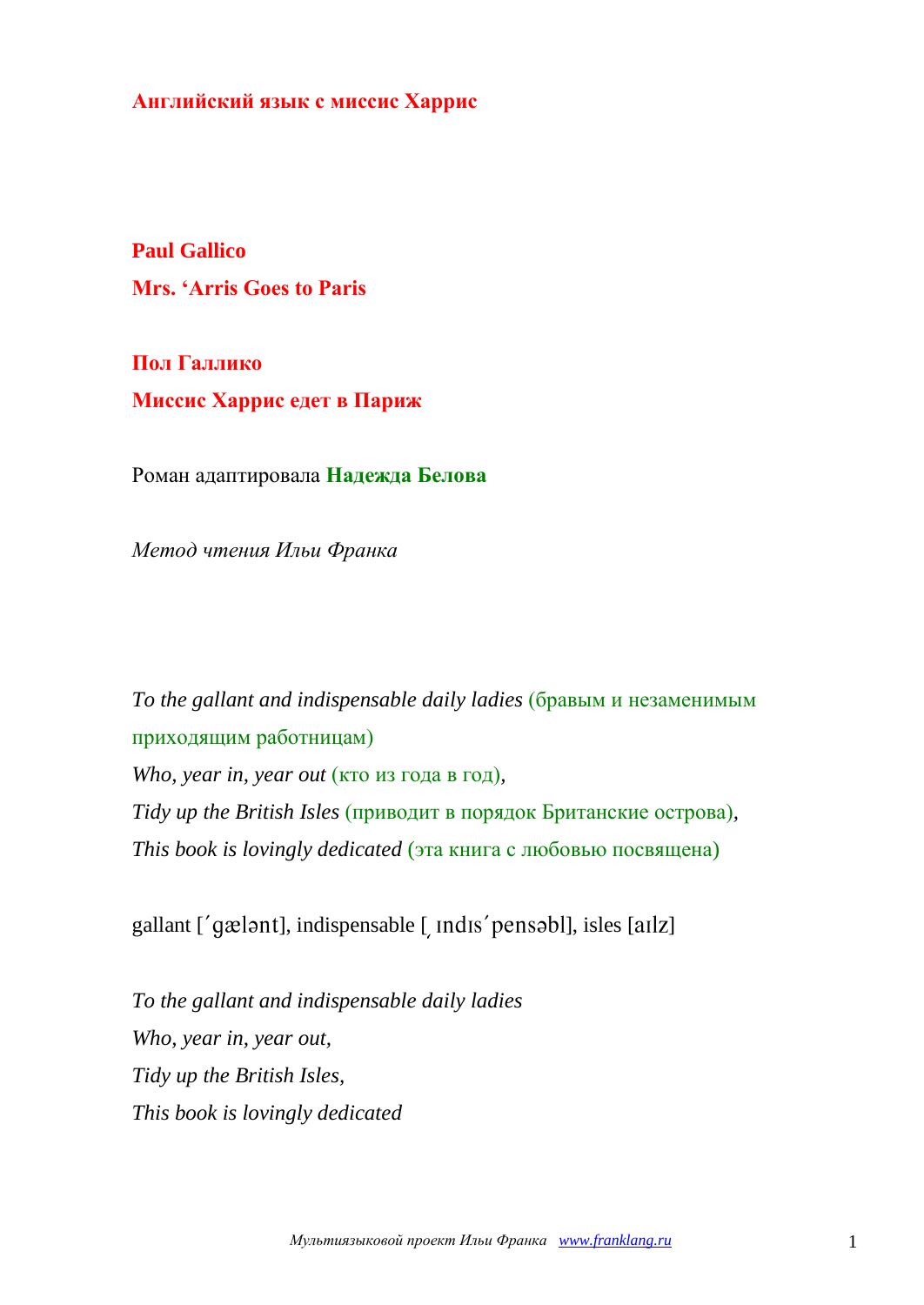#### *ONE (1)*

The small, slender woman (невысокая стройная женщина) with apple-red cheeks (с румяными щеками: *apple-red — красный, как яблоко*), graying hair (седеющими волосами = с проседью), and shrewd (и проницательными), almost haughty little eyes (почти надменными/высокомерными маленькими глазками) sat with her face pressed against the cabin window of the BEA Viscount morning flight from London to Paris (сидела, прислонив лицо: «с лицом, прижатым» к иллюминатору «Вайкаунта» Британских Авиалиний утренним рейсом из Лондона в Париж; *"Viscount" — "Вайкаунт" /турбовинтовой пассажирский самолет концерна "Викерз"/*). As with a rush and a roar the steel bird lifted itself from the runway (в то время как с напряжением и ревом/шумом стальная птица оторвалась от взлетно-посадочной полосы) and the wheels, still revolving, began to retract into its belly (и колеса, все еще вращающиеся, начали втягиваться в фюзеляж; *belly — живот; фюзеляж; to begin*), her spirits soared aloft with it (ее настроение поднялось: «воспарило» вместе с ним /самолетом/). She was nervous, but not at all frightened (она была взволнована, но отнюдь не напугана; *to be frightened — быть испуганным/напуганным*), for she was convinced that nothing could happen to her now (потому что она была убеждена, что ничего не может случиться с ней теперь). Here was the bliss of one who knew (она испытывала: «здесь было» блаженство того, кто понимает: *to know — знать; понимать*) that at last she was off upon the adventure at the end of which lay heart's desire (что наконец она отправилась в путешествие, в конце которого лежала заветная мечта: «желание сердца»; *to be off начинать движение; adventure — приключение; похождение; to lie*).

viscount ['vaikaunt], frightened [fraitnd], desire [di'zaiə]

The small, slender woman with apple-red cheeks, graying hair, and shrewd, almost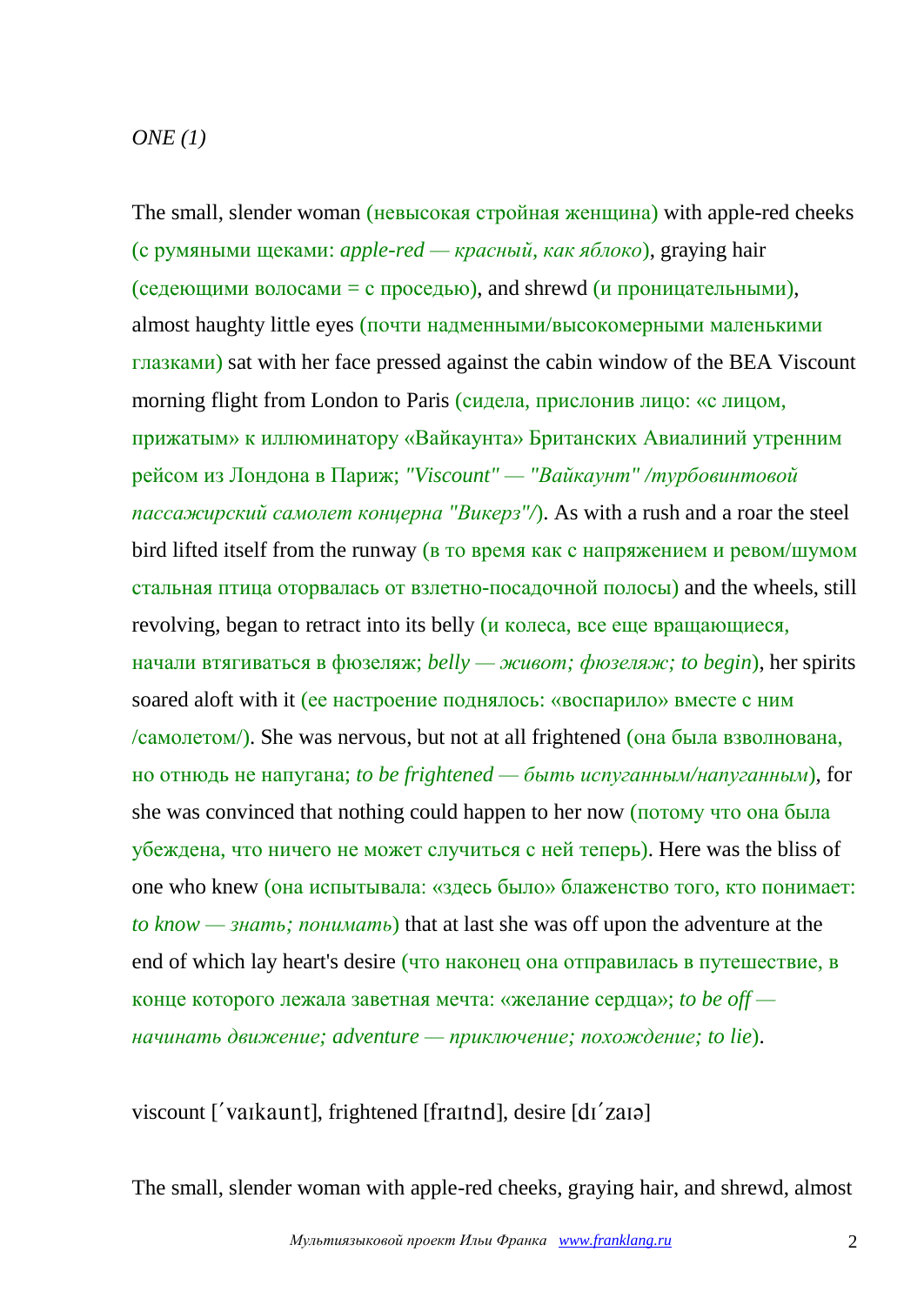haughty little eyes sat with her face pressed against the cabin window of the BEA Viscount morning flight from London to Paris. As with a rush and a roar the steel bird lifted itself from the runway and the wheels, still revolving, began to retract into its belly, her spirits soared aloft with it. She was nervous, but not at all frightened, for she was convinced that nothing could happen to her now. Here was the bliss of one who knew that at last she was off upon the adventure at the end of which lay heart's desire.

She was neatly dressed in a somewhat shabby tan twill topcoat (она была опрятно одета в немного потертое/поношенное желтовато-коричневое саржевое пальто; *twill — саржа, твил /материал/*) with clean tan cotton gloves (с чистыми желтовато-коричневыми хлопковыми перчатками), and she carried a battered imitation leather brown handbag ( $\mu$  у нее была потрепанная коричневая сумка из искусственной кожи: : «она несла…»; *imitation — имитация, копия; подделка*) which she hugged close to her (которую она плотно прижимала к себе). And well she might do so (и действительно, ей следовало это делать), for it contained not only ten one-pound notes (потому что в ней были не только десять банкнот в один фунт стерлингов; *to contain — содержать /в себе/; включать /в себя/*), the legal limit of currency that could be exported from the British Isles (легальный лимит валюты, который можно вывезти с Британских островов), and a round-trip air ticket to Paris and back (и авиабилет в Париж и обратно), but likewise the sum of fourteen hundred dollars in American currency (но также сумма в 14 сотен долларов в американской валюте), a thick roll of five-, ten- and twenty-dollar bills (толстый рулон пяти-, десяти- и двадцатидолларовых банкнот), held together by a rubber band (скрепленных резинкой: «резиновой лентой»; *to hold — держать, удерживать; together вместе*).

gloves [glʌvz], legal ['li:gəl], currency ['kʌrənsɪ]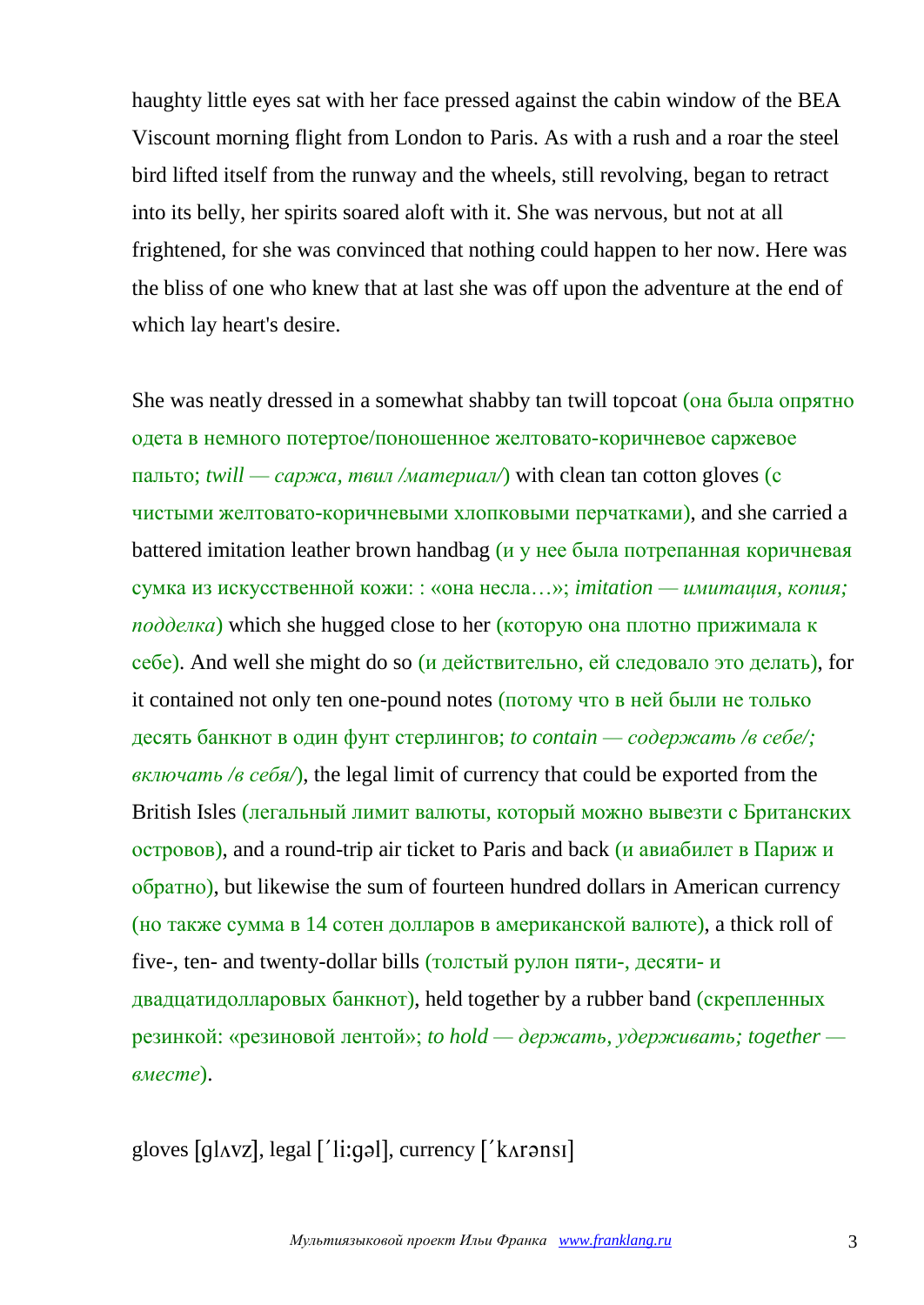She was neatly dressed in a somewhat shabby tan twill topcoat with clean tan cotton gloves, and she carried a battered imitation leather brown handbag which she hugged close to her. And well she might do so, for it contained not only ten one-pound notes, the legal limit of currency that could be exported from the British Isles, and a round-trip air ticket to Paris and back, but likewise the sum of fourteen hundred dollars in American currency, a thick roll of five-, ten- and twenty-dollar bills, held together by a rubber band.

Only in the hat she wore (и только в ее шляпке; *to wear — носить /одежду/*) did her ebullient nature manifest itself (проявлялся ее полный энтузиазма характер; *ebullient — кипящий; вскипающий, переливающийся через край; кипучий, полный энтузиазма, энергии*). It was of green straw (шляпка была /сделана/ из зеленой соломки), and to the front of it was attached a huge and preposterous rose on a flexible stem (и спереди к ней была прикреплена огромная и нелепая роза на гибком стебле) and which leaned this way and that (которая наклонялась и так, и эдак), seemingly following the hand of the pilot upon the wheel (повидимому, следуя за рукой пилота на штурвале) as the plane tilted and circled for altitude (когда самолет наклонялся и кружил при наборе высоты; *altitude — высота*).

ebullient  $[i'$  b $\Lambda$  lient], straw [stro:], preposterous [pri $'$  postaras]

Only in the hat she wore did her ebullient nature manifest itself. It was of green straw, and to the front of it was attached a huge and preposterous rose on a flexible stem and which leaned this way and that, seemingly following the hand of the pilot upon the wheel as the plane tilted and circled for altitude.

Any knowledgeable London housewife (любая умная/хорошо осведомленная лондонская домохозяйка) who had ever availed herself of the services of that unique breed of "daily women" (которая когда-либо пользовалась услугами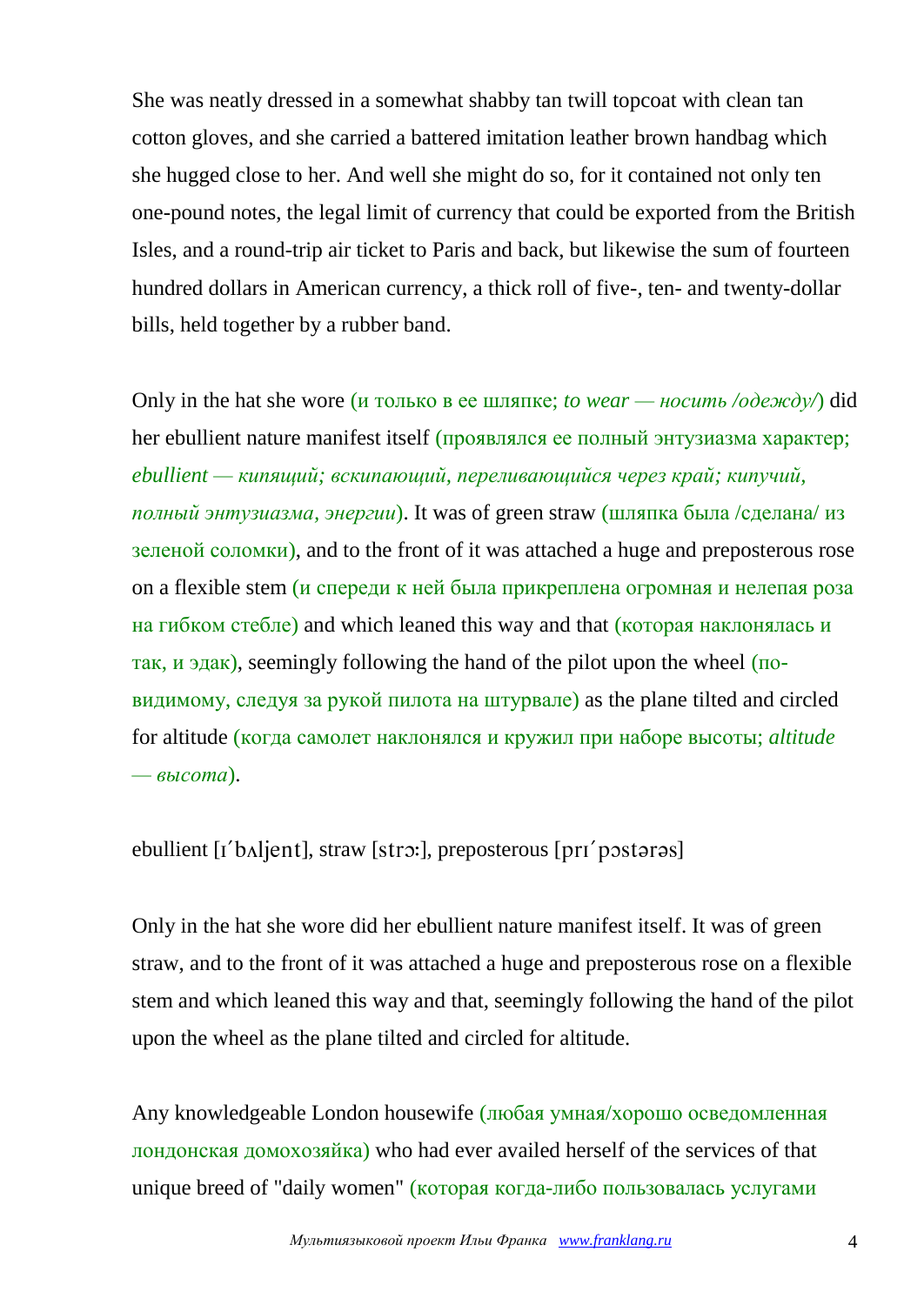этого уникального в своем роде/замечательного племени «приходящих работниц»), who come in to scrub and tidy up by the hour (которые приходят мыть и прибирать с почасовой оплатой; *to scrub — мыть; скрести, оттирать /обыкн. моющим средством и щеткой/*), or for that matter any Britisher (или, коли на то пошло, любая англичанка), would have said (сказала бы): "The woman under that hat could only be a London char (женщина под той шляпой может быть только лондонской домработницей/уборщицей)," and what is more, she would have been right  $(\mu \kappa)$  тому же она была бы права).

knowledgeable ['nolid3əbl], unique [ju:'ni:k], women ['wimin]

Any knowledgeable London housewife who had ever availed herself of the services of that unique breed of "daily women," who come in to scrub and tidy up by the hour, or for that matter any Britisher, would have said: "The woman under that hat could only be a London char," and what is more, she would have been right.

On the passenger manifest of the airliner she appeared as Mrs. Ada Harris (в списке пассажиров авиалайнера она значилась как миссис Ада Харрис; *manifest — манифест; декларация грузов и пассажиров /в самолете/; to appear — появляться; обозначаться*), though she invariably pronounced it as "Mrs. 'Arris" (хотя она неизменно/всегда произносила /свое имя/ как «миссис Аррис»), No. 5 Willis Gardens, Battersea, London, S.W. 11 (/дом/ № 5, /по/ Уиллис-Гарденз, /округ/ Баттерси, Лондон, Юго-Запад, 11), and she was indeed a charwoman (и она действительно была домработницей; *charwoman поденщица для домашней работы; уборщица*), a widow, who "did" hours for a clientele who lived in and on the fringes of the fashionable Eaton Square and Belgravia (вдова, которая делала часы = *работала по часам* у клиентов, живших в /центре/ и на окраинах фешенебельных кварталов Итон и Белгрейвия).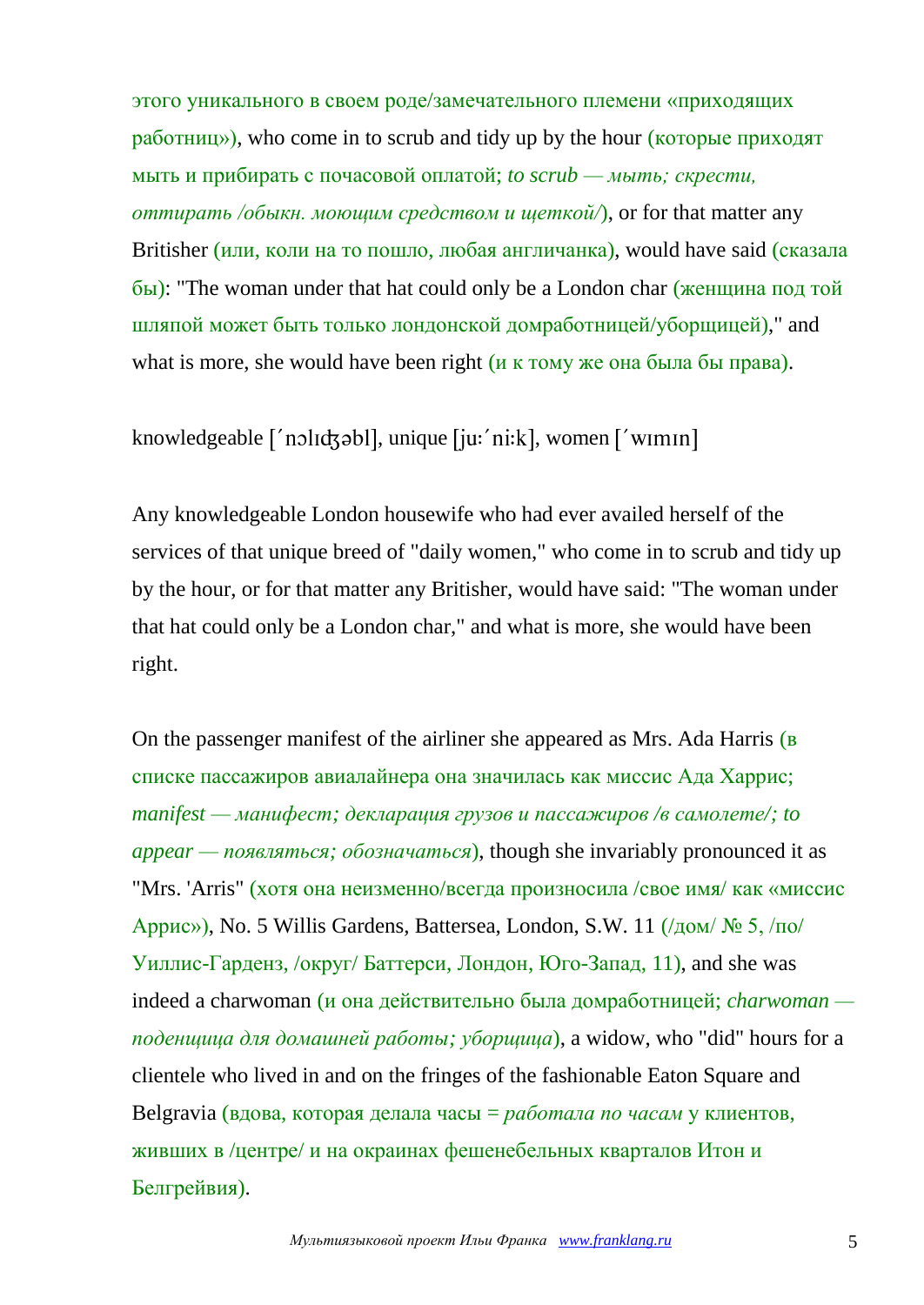though [ðəu], invariably [In'veəriəbl], clientele [kli:a:n'tel]

On the passenger manifest of the airliner she appeared as Mrs. Ada Harris, though she invariably pronounced it as "Mrs. 'Arris," No. 5 Willis Gardens, Battersea, London, S.W. 11, and she was indeed a charwoman, a widow, who "did" hours for a clientele who lived in and on the fringes of the fashionable Eaton Square and Belgravia.

Up to that magic moment of finding herself hoisted off the face of the earth  $\overline{A}$ того самого волшебного мгновения, /когда она/ обнаружила, что ее подняли с поверхности земли; *hoist — поднятие, подъем; to hoist — поднимать*) hers had been a life of never-ending drudgery (/жизнь/ ее была жизнью, полной бесконечной тяжелой работы; *drudgery — тяжелая, нудная, монотонная работа; to drudge — выполнять тяжелую, нудную, монотонную работу*), relieved by nothing more than an occasional visit to the flicks (/которую/ ничто не облегчало, кроме редких походов/визитов в кино: *to relieve — помогать; разнообразить; облегчать; flicks — /сленг/ кинофильм; flick — внезапный легкий удар, щелчок; резкое движение*), the corner pub (/в/ паб на углу), or an evening at the music hall (или /на/ вечер в мюзик-холле).

hoisted ['hoistid], earth [ $a:\theta$ ], drudgery ['dr $\Delta d$ sori]

Up to that magic moment of finding herself hoisted off the face of the earth hers had been a life of never-ending drudgery, relieved by nothing more than an occasional visit to the flicks, the corner pub, or an evening at the music hall.

The world in which Mrs. Harris, now approaching her sixties, moved (мир, в котором миссис Харрис, на седьмом десятке лет: «теперь приближаясь к своим семидесяти», двигалась = подвизалась; *to move — двигать/ся/*) was one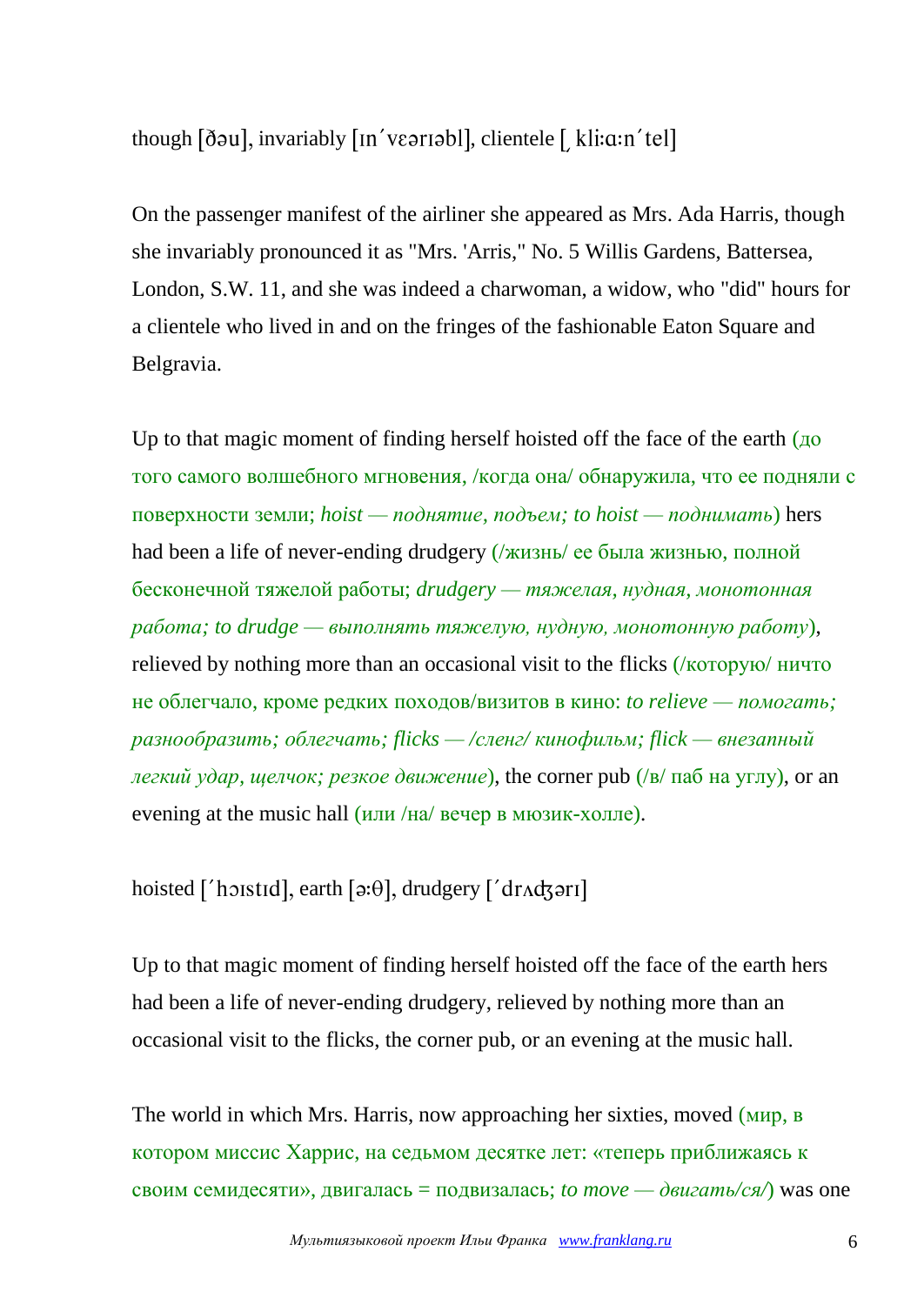of a perpetual mess, slop and untidiness (был /миром/ бесконечного беспорядка, пролитых жидкостей и неприбранности; *slop — жидкая грязь; слякоть; нечистоты; tidy — аккуратный, опрятный, чистый*). Not once, but half a dozen times a day she opened the doors of homes or flats with the keys entrusted to her (не раз, а полдюжины раз в день она открывала двери домов или квартир ключами, вверенными ей; *trust — вера, доверие*), to face the litter of dirty dishes and greasy pans in the sink (чтобы увидеть: «встретить лицом» гору грязных тарелок и жирных кастрюль в раковине; *grease — /животный/ жир /используемый в приготовлении блюда или выделяемый продуктами в процессе приготовления/*), areas of stale (пространства несвежих), rumpled (смятых), unmade beds (незаправленных: «несделанных» постелей), articles of clothing scattered about (предметы одежды, разбросанные повсюду; *about вокруг*), wet towels on the bathroom floor (влажные полотенца на полу ванной комнаты), mouthwash water left in the glass (оставленную в стакане жидкость для полоскания рта; *to leave — оставлять*), dirty laundry to be filed away (грязное белье, которое нужно было упаковать для прачечной) and, of course, cigarette stubs in the ash trays (и, конечно, окурки в пепельницах; *ash tray пепельница; ash — пепел; tray — поднос*), dust on tables and mirrors (пыль на столах и зеркалах), and all the other litter that human pigs are capable of leaving behind them when they leave their homes in the morning (и весь прочий мусор, который двуногие свиньи: «человекоподобные свиньи» способны оставить после себя, покидая свой дом утром).

## perpetual [pe'petfual], untidiness [An'taidinis], greasy ['gri:si]

The world in which Mrs. Harris, now approaching her sixties, moved was one of a perpetual mess, slop and untidiness. Not once, but half a dozen times a day she opened the doors of homes or flats with the keys entrusted to her, to face the litter of dirty dishes and greasy pans in the sink, areas of stale, rumpled, unmade beds, articles of clothing scattered about, wet towels on the bathroom floor, mouthwash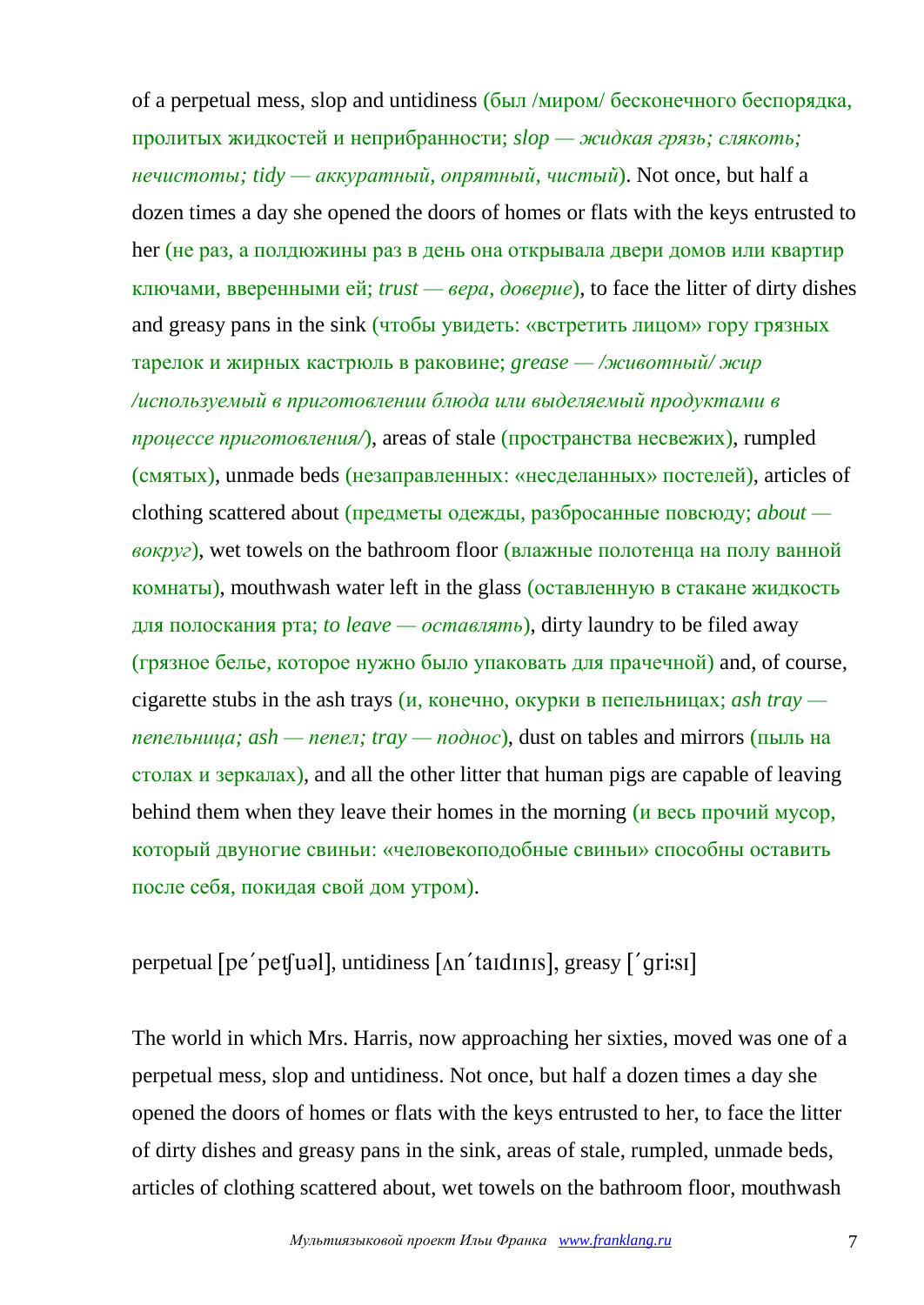water left in the glass, dirty laundry to be filed away and, of course, cigarette stubs in the ash trays, dust on tables and mirrors, and all the other litter that human pigs are capable of leaving behind them when they leave their homes in the morning.

Mrs. Harris cleaned up these messes because it was her profession (миссис Харрис вычищала этот беспорядок, потому что это было ее профессией), a way of gaining a livelihood and keeping body and soul together (способом добыть средства к существованию и сохранить тело и дух вместе = и выжить). And yet with some chars there was more to it than just that (*и* все же для некоторых домработниц это означало большее: «было большим, чем только этим»: *char = charwoman*), and particularly with Mrs. Harris — a kind of perpetual house-proudness (и особенно для миссис Харрис — что-то вроде бесконечной удовлетворенности домом; *proud — гордый; испытывающий удовлетворение*). And it was a creative effort as well (и это было, к тому же, творческой деятельностью; *as well — также, тоже; effort — усилие*), something in which a person might take pride and satisfaction (чем-то /таким/, чем человек мог бы гордиться и от чего получать удовлетворение). She came to these rooms to find them pigsties (она заходила в эти комнаты, чтобы обнаружить там свинарник: «найти их свинарниками»; *pig — свинья; sty свинарник, хлев*), she left them neat (она покидала их опрятными; *to leave*), clean (чистыми), sparkling and sweet-smelling (сверкающими и благоухающими; *to sparkle — искриться; сверкать; sparkle — искра; sweet сладкий; приятный; to smell — пахнуть*).

livelihood ['laɪvlɪhud], particularly [pə'tɪkjuləlɪ], proudness ['praudnɪs]

Mrs. Harris cleaned up these messes because it was her profession, a way of gaining a livelihood and keeping body and soul together. And yet with some chars there was more to it than just that, and particularly with Mrs. Harris — a kind of perpetual house-proudness. And it was a creative effort as well, something in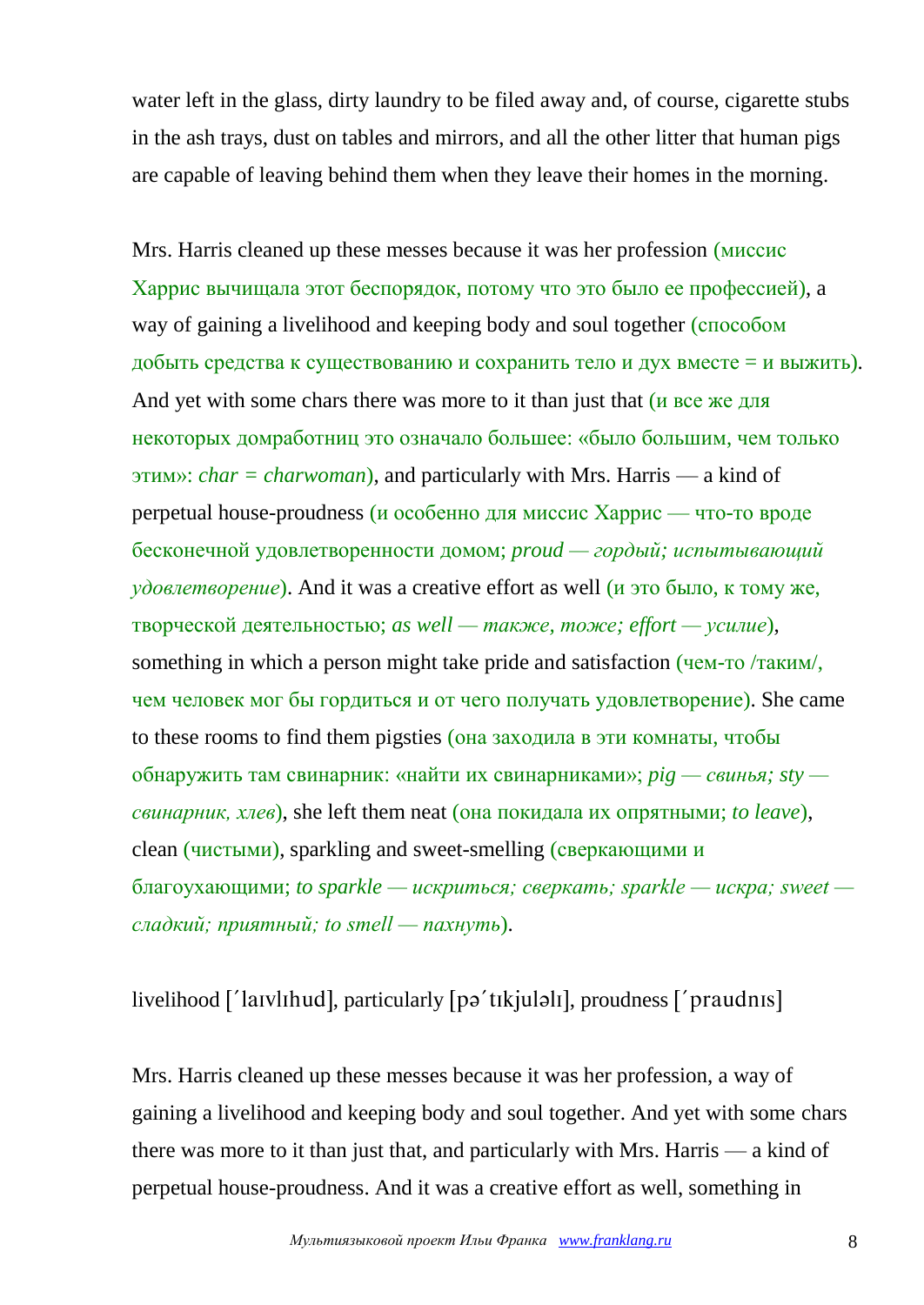which a person might take pride and satisfaction. She came to these rooms to find them pigsties, she left them neat, clean, sparkling and sweet-smelling.

The fact that when she returned the next day (тот факт, что когда она возвращалась на следующий день) they would be pigsties all over again did not bother her (они /комнаты/ снова полностью становились: «были» свинарниками, не беспокоил ее; *all over — всюду, повсюду all over: the room — по всей комнате*). She was paid her three shillings an hour (ей платили ее три шиллинга в час) and she would again leave them immaculate (и она вновь оставит их */комнаты/* безупречными = в безупречном виде; *immaculate незапятнанный, беспорочный; безукоризненно чистый, опрятный*). This was the life and profession of the little woman (такова была жизнь и профессия маленькой женщины), one of thirty assorted passengers on the huge airplane bound for Paris (одной из тридцати разных: «разносортных» пассажиров огромного аэроплана, направляющегося в Париж; *assorted систематизированный, классифицированный; смешанный, неоднородный, разных сортов; to assort — сортировать, классифицировать, подбирать; bound — связанный; готовый /к отправлению/; направляющийся; to bind связывать*).

bother ['boðə], hour ['auə], immaculate [I'mækjulɪt]

The fact that when she returned the next day they would be pigsties all over again did not bother her. She was paid her three shillings an hour and she would again leave them immaculate. This was the life and profession of the little woman, one of thirty assorted passengers on the huge airplane bound for Paris.

The green-and-brown-checkered relief map of British soil slipped beneath the wings of the aircraft (рельефная карта Британской земли в зелено-коричневую клетку проплыла: «проскользнула» под крыльями самолета; *check — клетка*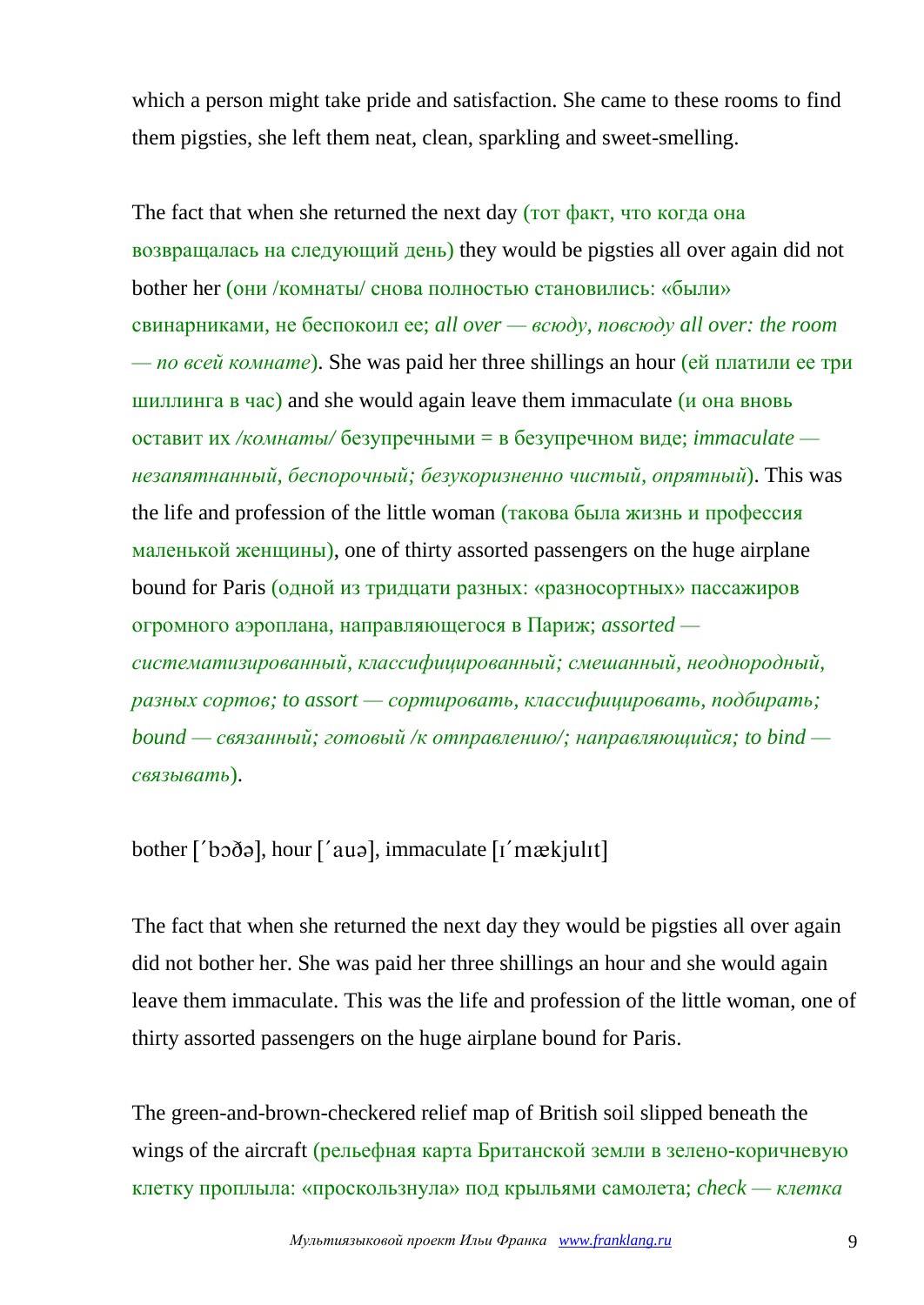*/на ткани/; клетчатая ткань; soil — почва, земля; to slip — скользить*) and gave way suddenly to the wind-ruffled blue of the English Channel (и вдруг уступила место: «дала путь» волнуемой ветром синеве Ла-Манша: «английского канала»; *ruffle — рябь; to ruffle — вызывать рябь /на воде/*). Where previously she had looked down with interest (/там/, куда прежде она смотрела вниз с интересом; *previously — предварительно; previous предыдущий; предшествующий*) at the novelty of the tiny houses and farms below (на новизну = *новые для нее* крошечные домики и фермы внизу), these were now exchanged for the slender shapes of tankers and freighters (теперь были узкие формы танкеров и грузовых судов: «эти были теперь заменены на…»; *slender — тонкий, узкий; freighter — грузовой корабль; freight — фрахт, груз*) plowing the surface of the sea (бороздящих поверхность моря; *to plow вспахивать, пахать*).

### beneath  $[bi'ni:\theta]$ , previously  $['pri:vjəsln]$ , surface  $['sə:fis]$

The green-and-brown-checkered relief map of British soil slipped beneath the wings of the aircraft and gave way suddenly to the wind-ruffled blue of the English Channel. Where previously she had looked down with interest at the novelty of the tiny houses and farms below, these were now exchanged for the slender shapes of tankers and freighters plowing the surface of the sea.

For the first time Mrs. Harris realized (впервые миссис Харрис поняла) that she was leaving England behind her (что она оставляла Англию позади: «за собой») and was about to enter into a foreign country (и намеревалась въехать/вот-вот въедет в иностранное государство/страну; *to be about to — собираться /сделать что-либо/*), to be amongst foreign people who spoke a foreign language (чтобы оказаться среди иностранцев, которые говорят: «говорили» на иностранном языке; *to speak*) and who, from all she had ever heard about them, were immoral (и кто, /судя/ по всему тому, что она слышала о них, были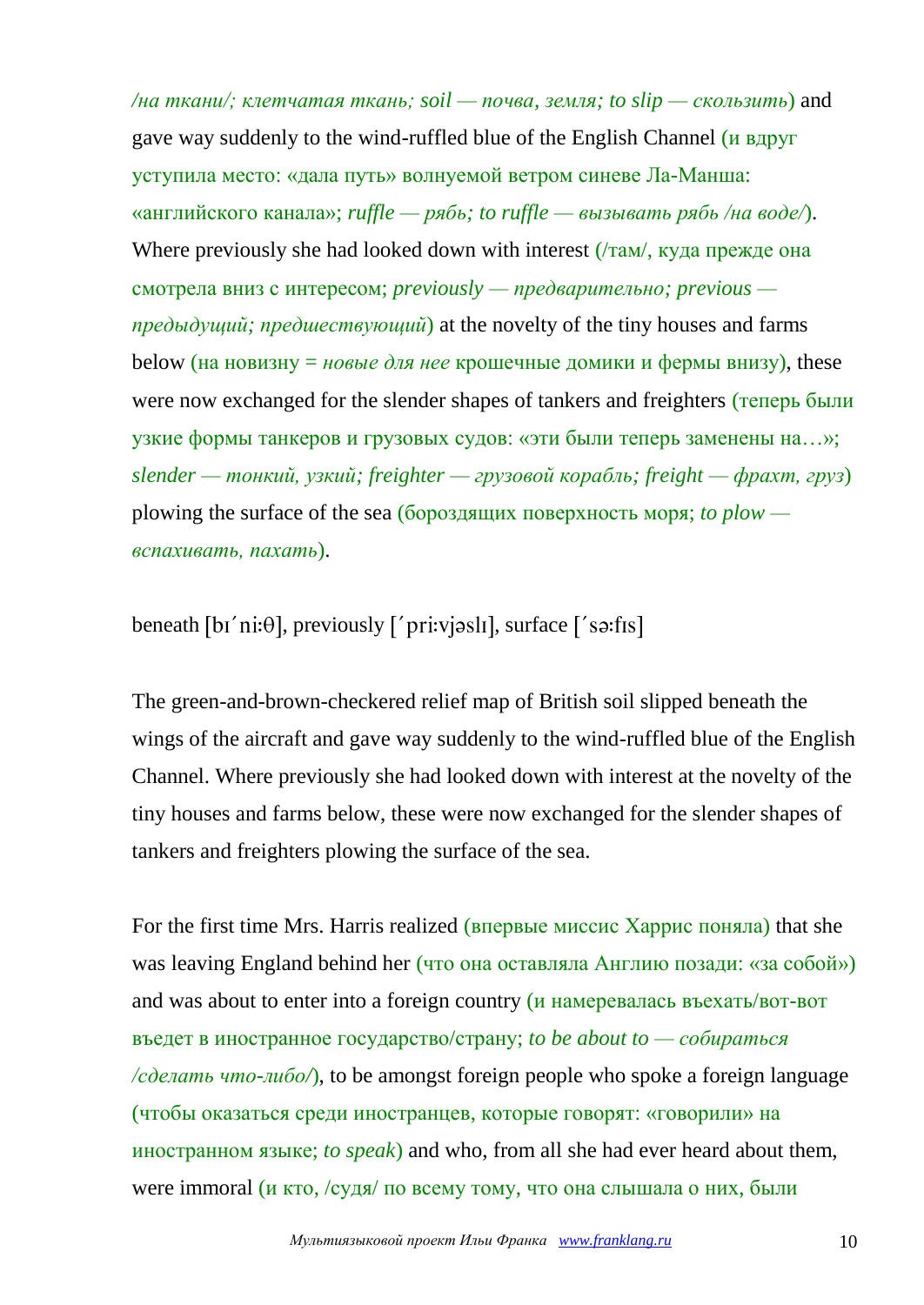аморальны/безнравственны; *to hear*), grasping (скупы; *to grasp — схватывать, хватать, зажимать /в руке/*), ate snails and frogs (ели улиток и лягушек; *to eat*), and were particularly inclined to crimes of passion and dismembered bodies in trunks (и были очень склонны к преступлениям страсти и расчлененным телами в багажниках; *particularly — очень, чрезвычайно; в высокой степени; особенно, особым образом; trunk — ствол; чемодан; багажник /автомобиля/*). She was still not afraid (она все равно не боялась; *still — до сих пор, все еще; все же, тем не менее, однако*), for fear has no place in the vocabulary of the British char (потому что /слову/ 'страх' нет места в словаре британской поденщицы), but she was now all the more determined to be on her guard (но она теперь была тем более решительна быть/оставаться начеку) and not stand for any nonsense (и не терпеть какой бы то ни было ерунды; *nonsense бессмыслица, чепуха*). It was a tremendous errand that was taking her to Paris (дело/поручение, которое вело ее в Париж, было потрясающей важности; *to take — брать; to take to — вести /куда-л./; tremendous — жуткий, страшный, ужасный; /разг./ огромный, гигантский, громадный; потрясающий*), but she hoped in the accomplishing of it to have as little to do with the French people as possible (но она надеялась, совершая его, иметь с французами как можно меньше дел: «так мало иметь дела с французами, как возможно»; *to accomplish — совершать, доводить до конца*).

#### behind [bɪ'haɪnd], language ['længwɪdʒ], particularly [pə'tɪkjuləlɪ]

For the first time Mrs. Harris realized that she was leaving England behind her and was about to enter into a foreign country, to be amongst foreign people who spoke a foreign language and who, from all she had ever heard about them, were immoral, grasping, ate snails and frogs, and were particularly inclined to crimes of passion and dismembered bodies in trunks. She was still not afraid, for fear has no place in the vocabulary of the British char, but she was now all the more determined to be on her guard and not stand for any nonsense. It was a tremendous errand that was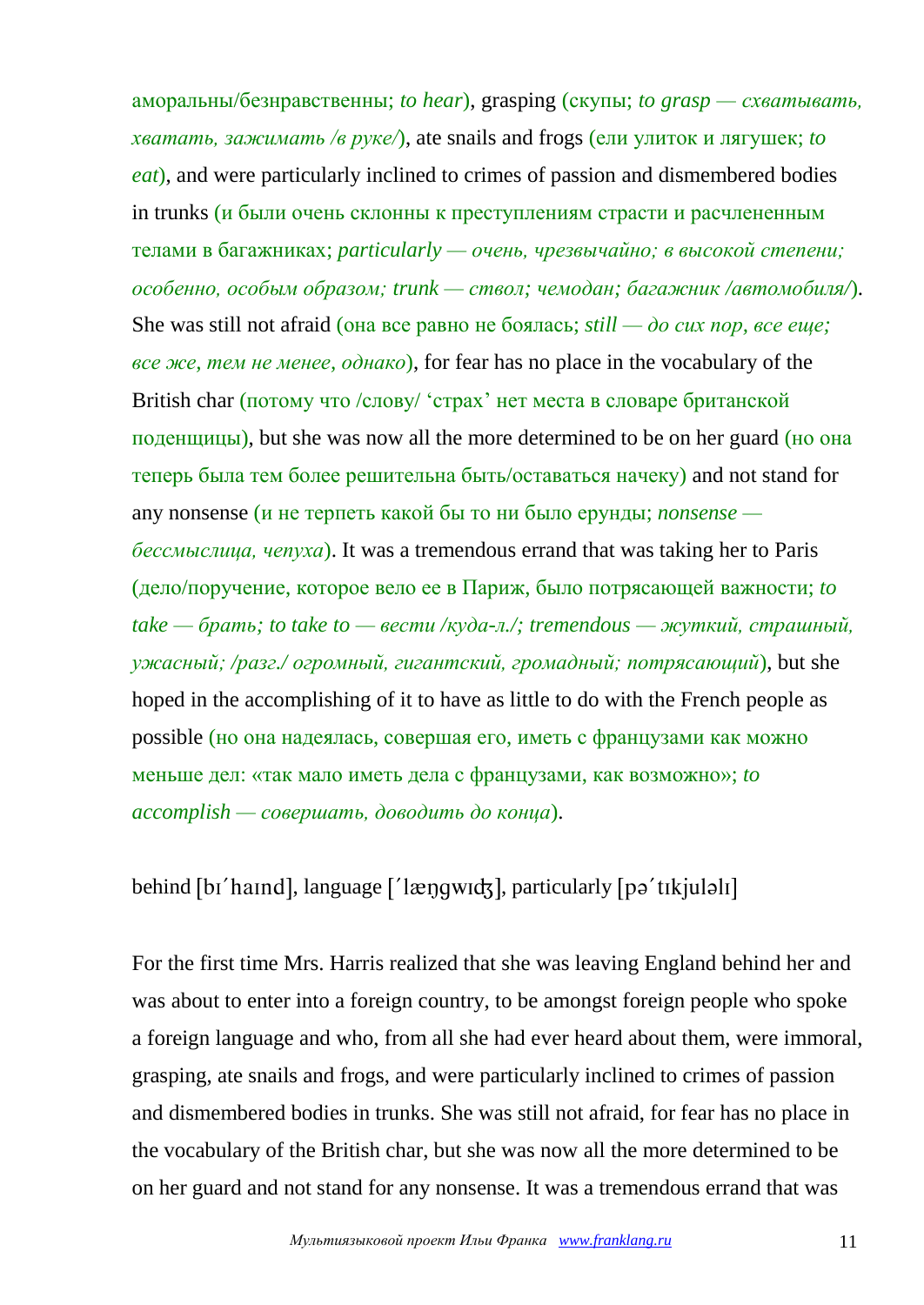taking her to Paris, but she hoped in the accomplishing of it to have as little to do with the French people as possible.

The airplane flew on (самолет продолжал полет; *to fly — лететь; to fly on лететь вперед, продолжать лететь*) and a wholesome British steward served her a wholesome British breakfast (и надежный английский стюард принес ей здоровый английский завтрак: *wholesome — полезный; благотворный; здравый, здравомыслящий; здоровый; нравственный*) and then would take no money for it (и потом не захотел брать за него денег), saying that it came with the compliments of the airline, a little bit of all right ( $\alpha$ казав, что это любезность/подарок авиакомпании, /что было/ вполне удовлетворительно). Mrs. Harris kept her face pressed to the window and her purse to her side (миссис Харрис продолжала прижимать лицо к окошку: «держала/удерживала свое лицо прижатым к окошку», а сумку — к себе: «к своему боку»; *to keep хранить, оберегать; сохранять*). The steward came through, saying (стюард прошел со словами; *through — через, насквозь*): "You will see the Eiffel Tower in the distance on your right (вы увидите Эйфелеву башню вдалеке справа; *distance — расстояние*)".

wholesome ['haulsam], purse [pa:s], through  $[0]$ fu:]

The airplane flew on and a wholesome British steward served her a wholesome British breakfast and then would take no money for it, saying that it came with the compliments of the airline, a little bit of all right.

Mrs. Harris kept her face pressed to the window and her purse to her side. The steward came through, saying: "You will see the Eiffel Tower in the distance on your right."

"Lumme (Бог мой/ух ты; *lumme — восклицание удивления или заинтересованности, происходит от: /Lord/ love me— Господь любит*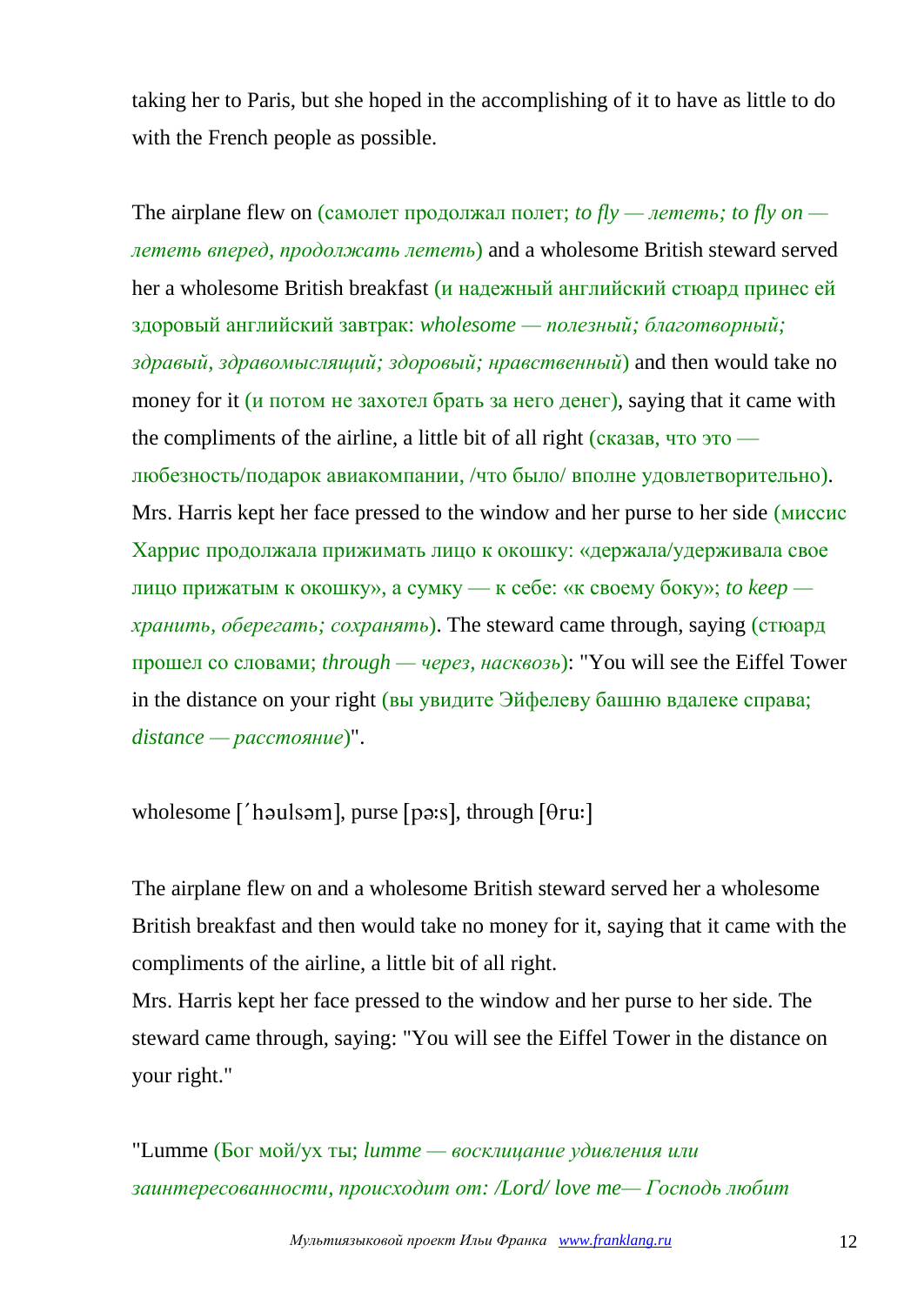*меня*)," said Mrs. Harris to herself (сказала себе миссис Харрис) when a moment later (когда через мгновенье: «мгновением позже») she discovered its pin point upthrust from what seem to be an old patchwork quilt of gray roofs and chimney pots (она обнаружила = увидела ее */башни/* острие, вздымавшееся над /тем/, что казалось старым лоскутным одеялом из серых крыш и колпаков дымовых труб; *pinpoint — острие булавки; место, которое можно увидеть и идентифицировать с самолета; pin — булавка; point — кончик, острие; upthrust — задранный вверх; to thrust — колоть, пронзать; совать; лезть; to thrust up — пробиваться /о растениях/*), with a single snakelike blue thread of a river running through it (с одной змеевидной синей нитью реки, бегущей по нему; *snake — змея*). "It don't look as big as in the pictures (она не выглядит такой большой, как на фотографиях; *it don't look = it doesn't look*)." A minute or so later the machine set down without so much as a bump on the concrete of the French airport (через минуту-другую машина села без особого удара = *толчка* на бетон французского аэропорта).

upthrust [Ap'  $\theta$ rAst], machine [mə' fi:n], concrete ['ko:nkri:t]

"Lumme," said Mrs. Harris to herself when a moment later she discovered its pin point upthrust from what seem to be an old patchwork quilt of gray roofs and chimney pots, with a single snakelike blue thread of a river running through it. "It don't look as big as in the pictures."

A minute or so later the machine set down without so much as a bump on the concrete of the French airport.

Mrs. Harris' spirits rose still further (настроение миссис Харрис улучшилось еще больше: «дальше»; *to rise — подниматься*). None of her friend Mrs. Butterfield's gloomy prognostications (ни одно из мрачных предсказаний ее подруги миссис Баттерфилд; *gloom — мрак; темнота; мрачность; уныние; prognostication — знамение, предвестие, предзнаменование; предсказание*)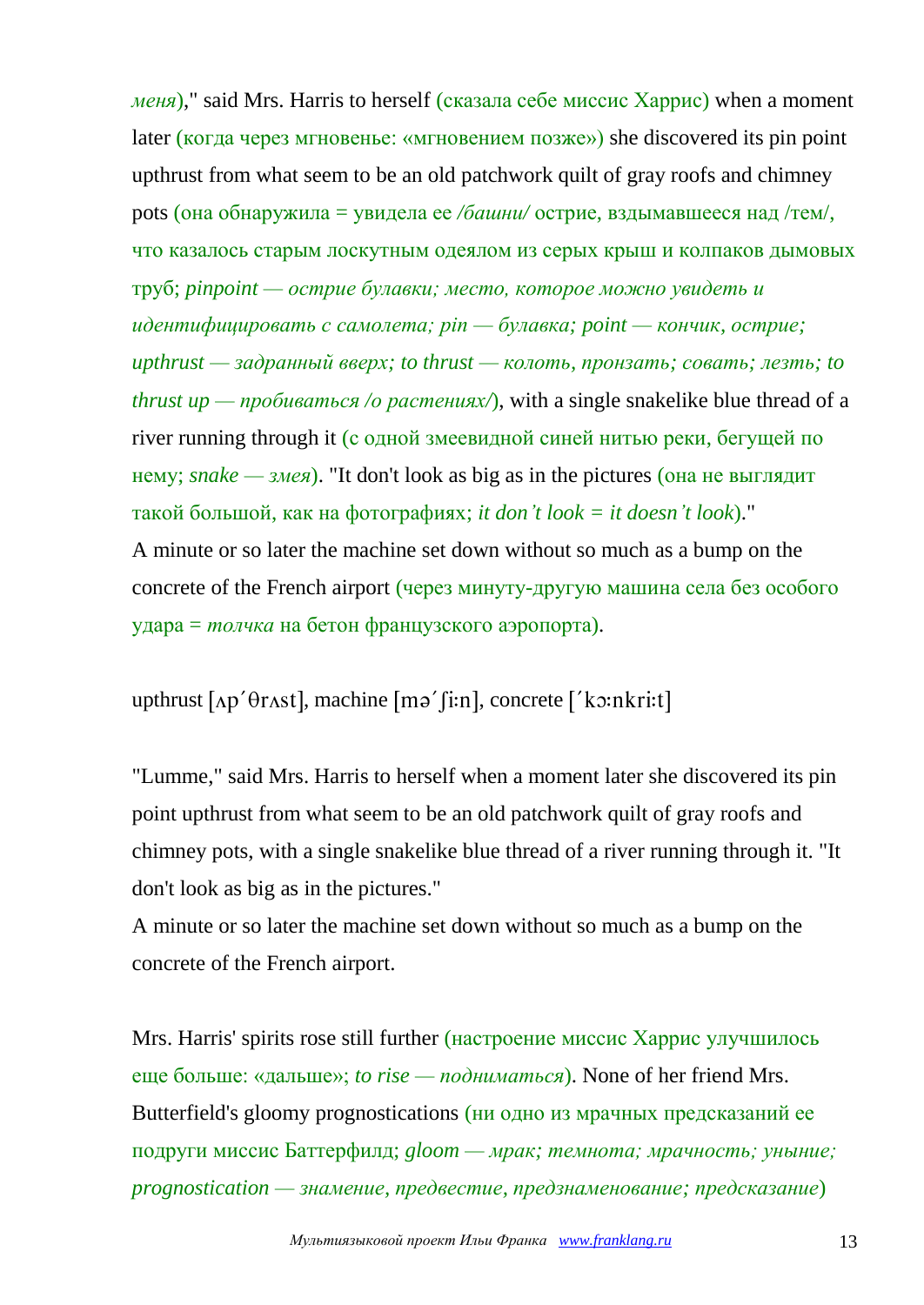that the thing would either blow up in the sky (что эта штука либо взорвется в небе) or plunge with her to the bottom of the sea (либо погрузится с ней на дно моря) had been born out (не подтвердилось: *to bear out — подтверждать; to bear — нести*). Paris perhaps might not prove so formidable after all (в конце концов, Париж может и не оказаться таким страшным). Nevertheless (тем не менее), from now on she was inclined to be suspicious and careful (с этого времени/в дальнейшем она решила: «была склонна» быть подозрительной и осторожной), a precaution not lessened by the long bus ride from Le Bourget (/при том что/ осторожность не уменьшилась долгой поездкой на автобусе из Ле Бурже */аэропорта/*) through strange streets (по незнакомым улицам) lined with strange houses and shops (/вдоль которых/ располагались в ряд незнакомые дома и магазины: *to line — чертить; располагать/ся/ в ряд*) offering strange wares in a strange and unintelligible language (предлагавшие незнакомые изделия на незнакомом и невразумительном языке).

#### prove [pru:v], formidable ['fɔ:mɪdəbl], nevertheless [ nevəðə'les]

Mrs. Harris' spirits rose still further. None of her friend Mrs. Butterfield's gloomy prognostications that the thing would either blow up in the sky or plunge with her to the bottom of the sea had been born out. Paris perhaps might not prove so formidable after all. Nevertheless, from now on she was inclined to be suspicious and careful, a precaution not lessened by the long bus ride from Le Bourget through strange streets lined with strange houses and shops offering strange wares in a strange and unintelligible language.

The British European Airways man assigned to assist travelers (работник Британских Европейских Авиалиний, назначенный помогать путешественникам) confused by the hurly-burly of the Invalides Air Station in Paris took one look at the hat (поставленным в тупик неразберихой Аэропорта Инвалидов в Париже, взглянул на шляпу; *hurly-burly — волнение, переполох,*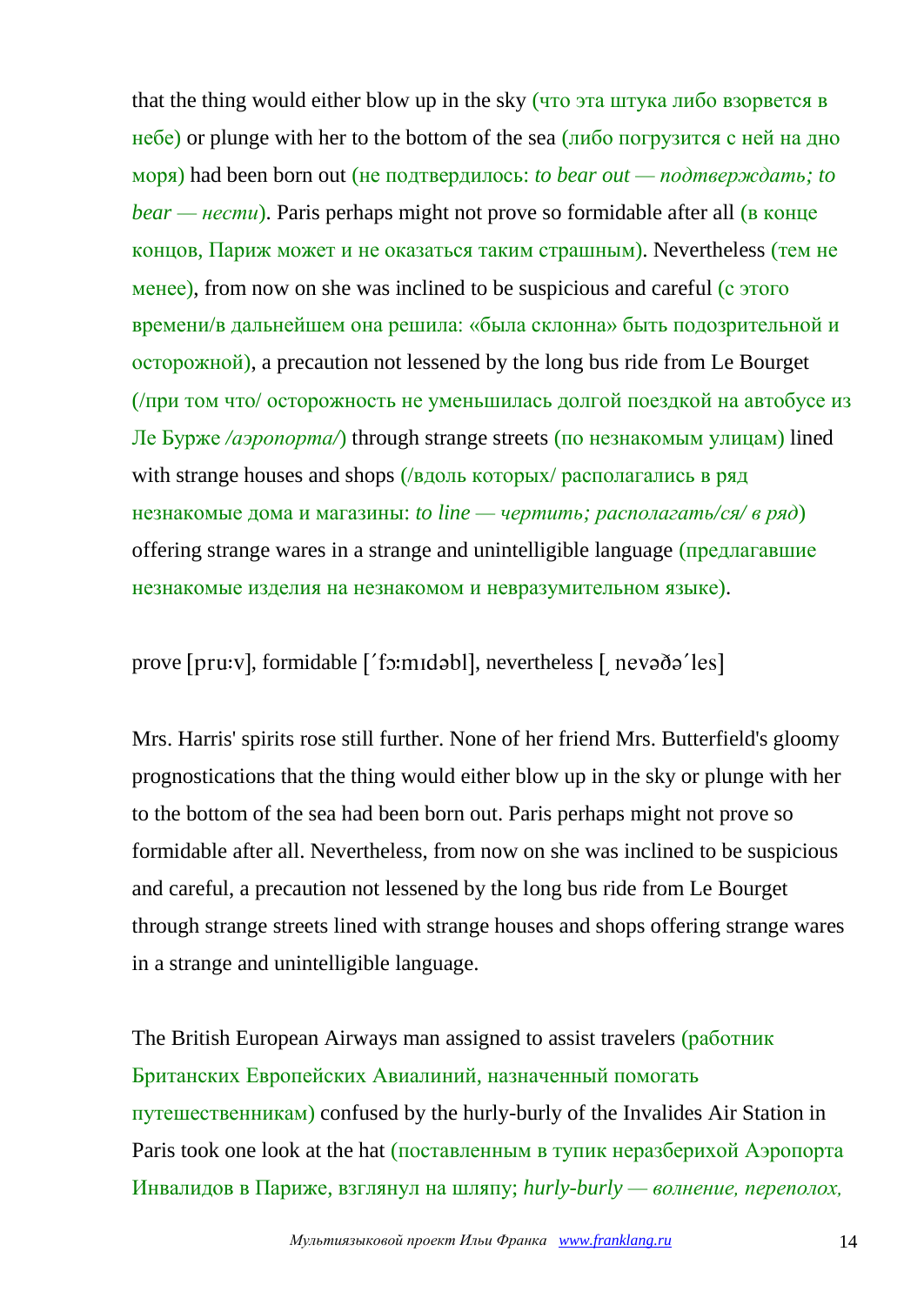*cмятение, сумятица; to take —*  $\delta$ *рать; look — взгляд*), the bag (сумку), the outsize shoes (туфли очень большого размера; *outsize/d/ — больше стандартного размера; нестандартный, очень большой; size — размер*) and, of course, the inimitable saucy little eyes (и, конечно, неподражаемые дерзкие/веселые/живые маленькие глазки; *saucy — дерзкий, нахальный, наглый; веселый, живой, неугомонный, энергичный; sauce — соус, приправа; to imitate — подражать, копировать; имитировать*), and recognized her immediately for what she was (и сразу же узнал /за ту/, кем она была). "Good heavens (о, Боже: «добрые небеса»)," he said to himself under his breath (сказал он самому себе шепотом: «под своим дыханием»), "a London char (лондонская поденщица)! What on earth is she doing here in Paris (что, скажите на милость, она делает в Париже; *on earth — /усилительный оборот/ ей-богу, на милость: «на земле»*)? The domestic help situation here can't be *that* bad (ситуация с прислугой здесь /во Франции/ не может быть *настолько* плохой; *domestic help — помощь на дому: «домашняя помощь»*)."

inimitable [I'nImItabl], saucy ['so:sI], heavens [hevnz]

The British European Airways man assigned to assist travelers confused by the hurly-burly of the Invalides Air Station in Paris took one look at the hat, the bag, the outsize shoes and, of course, the inimitable saucy little eyes, and recognized her immediately for what she was. "Good heavens," he said to himself under his breath, "a London char! What on earth is she doing here in Paris? The domestic help situation here can't be *that* bad."

He noted her uncertainty (он отметил ее нерешительность; *certain определенный; уверенный*), quickly consulted his manifest (быстро справился по декларации груза и пассажиров), and guessed right again (и его догадка вновь подтвердилась: «правильно догадался снова»). Moving smoothly to her side, he touched his cap and asked (плавно двигаясь в ее сторону, он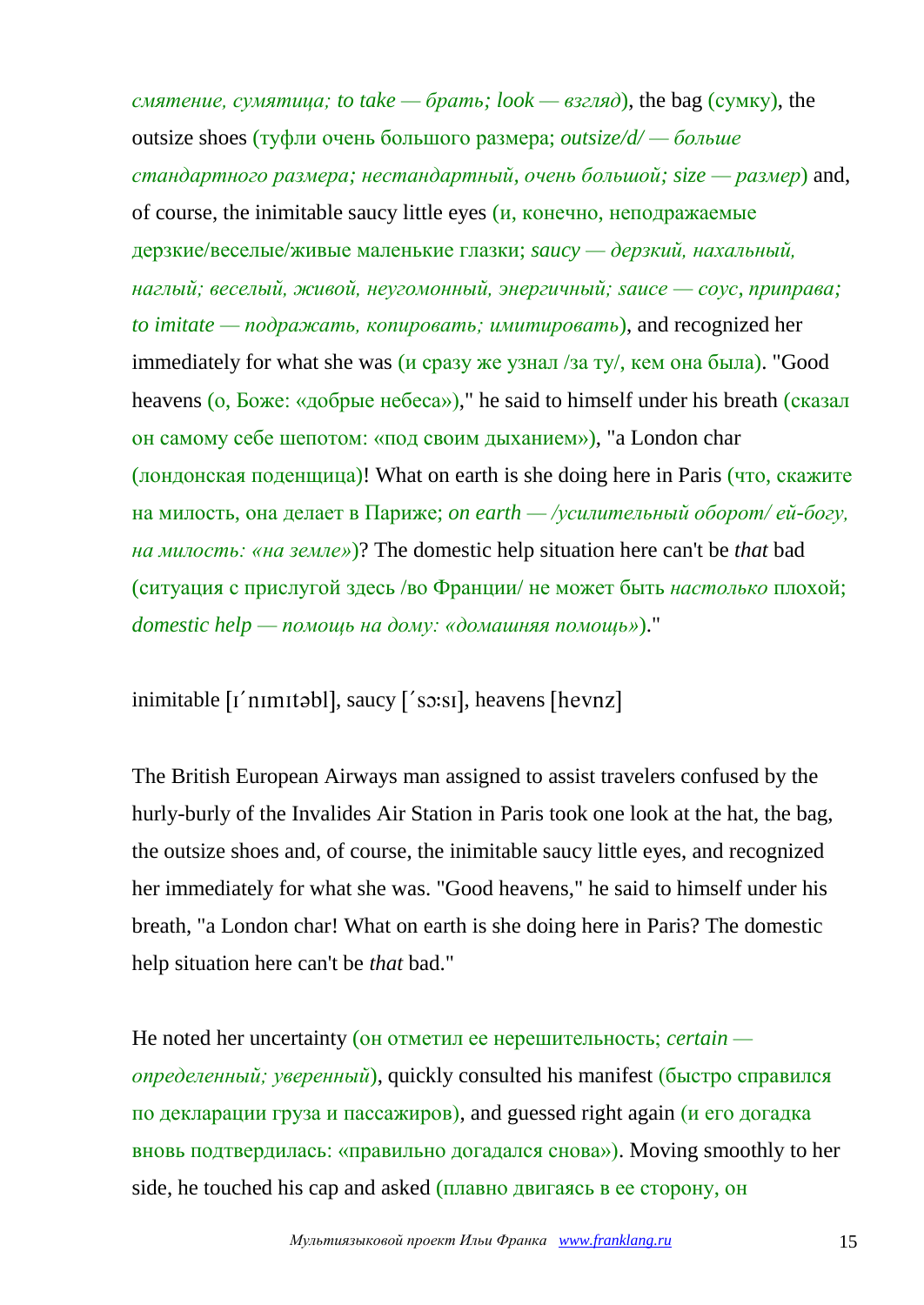прикоснулся к своей фуражке и спросил: *to touch — касаться,* 

*дотрагиваться*): "Can I help you in any way, Mrs. Harris (могу ли я вам чемнибудь помочь; *in any way — каким-либо образом*)?"

The clever, roguish eyes inspected him carefully for any signs of moral depravity or a foreign monkey business (умные, озорные глаза тщательно осмотрели его, /с целью уловить/ признаки нравственной испорченности или иностранной шутливой выходки; *rogue — негодяй, мошенник; плутишка, шалун; проказник, озорник; monkey — обезьяна*). Somewhat to her disappointment, he seemed just like any Englishman (несколько к ее разочарованию, он выглядел точно как любой другой англичанин). Since his approach was polite and harmless (так как его обращение было вежливым и безобидным; *approach приближение; попытка завязать разговор*), she said cautiously: "Ow, so they can speak the Queen's English over 'ere (она осторожно сказала: «О, значит, здесь тоже говорят на королевском английском: *over 'ere = over here — здесь, тут /здесь и далее миссис Харрис «сглатывает» букву "h" в начале слов особенность просторечного произношения/*)."

uncertainty  $\lceil \Delta n \rceil$  satted  $\lceil \Delta n \rceil$ , foreign  $\lceil \Delta n \rceil$ , cautiously  $\lceil \Delta n \rceil$ 

He noted her uncertainty, quickly consulted his manifest, and guessed right again. Moving smoothly to her side, he touched his cap and asked: "Can I help you in any way, Mrs. Harris?"

The clever, roguish eyes inspected him carefully for any signs of moral depravity or a foreign monkey business. Somewhat to her disappointment, he seemed just like any Englishman. Since his approach was polite and harmless, she said cautiously: "Ow, so they can speak the Queen's English over 'ere."

The Airways man said (работник авиалиний сказал): "Well, ma'am, I ought to, I am British (ну, мадам, я должен /говорить по-английски/, я — англичанин). But I think you will find most people over here speak a little English (но, я думаю,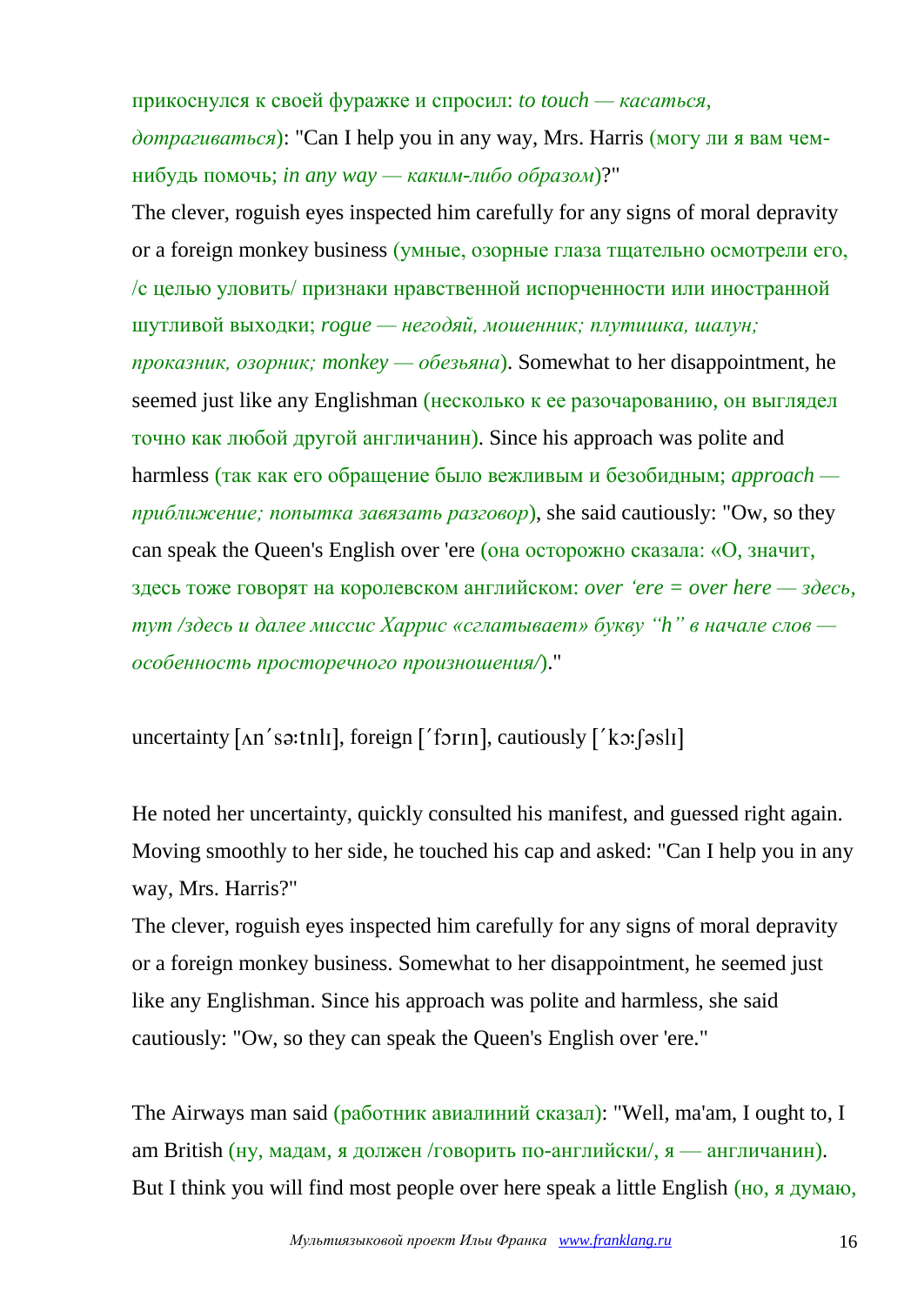вы увидите: «найдете», что большинство людей здесь немного говорит по- $\alpha$ нглийски) and you can get along (и вы справитесь). I see you are returning with us on the eleven o'clock plane this evening (я вижу, вы возвращаетесь с нами одиннадцатичасовым самолетом сегодня вечером). Is there any particular place you wish to go to now (вы хотите отправиться в какое-то определенное место теперь)?"

Mrs. Harris reflected upon (миссис Харрис задумалась) just how much she was prepared to tell a stranger and then replied firmly (*сколько = насколько много* она была готова рассказать незнакомцу, и затем решительно ответила): "I'll just 'ave a taxi, if it's all the same to you (я просто возьму такси, если вам все  $p$ авно = если не возражаете). I've got me ten quid (у меня есть 10 фунтов /стерлингов/)."

ought [o:t], particular [pə'ti:kjulə], stranger ['streɪndʒə]

The Airways man said: "Well, ma'am, I ought to, I am British. But I think you will find most people over here speak a little English and you can get along. I see you are returning with us on the eleven o'clock plane this evening. Is there any particular place you wish to go to now?"

Mrs. Harris reflected upon just how much she was prepared to tell a stranger and then replied firmly: "I'll just 'ave a taxi, if it's all the same to you. I've got me ten quid."

"Ah, well then (ах, ну тогда)," the Airways man continued (продолжил работник авиалиний; *to continue*), "you'd better have some of it in French money (хорошо бы вам часть из них обменять на французские деньги: «вам бы лучше иметь некоторые из них во французских деньгах»). One pound comes to roughly a thousand francs (один фунт равняется примерно тысяче франков: *to come приходить; равняться/составлять; roughly — грубо; приблизительно*)." At the *Bureau de change* a few of Mrs. Harris' green pound notes were translated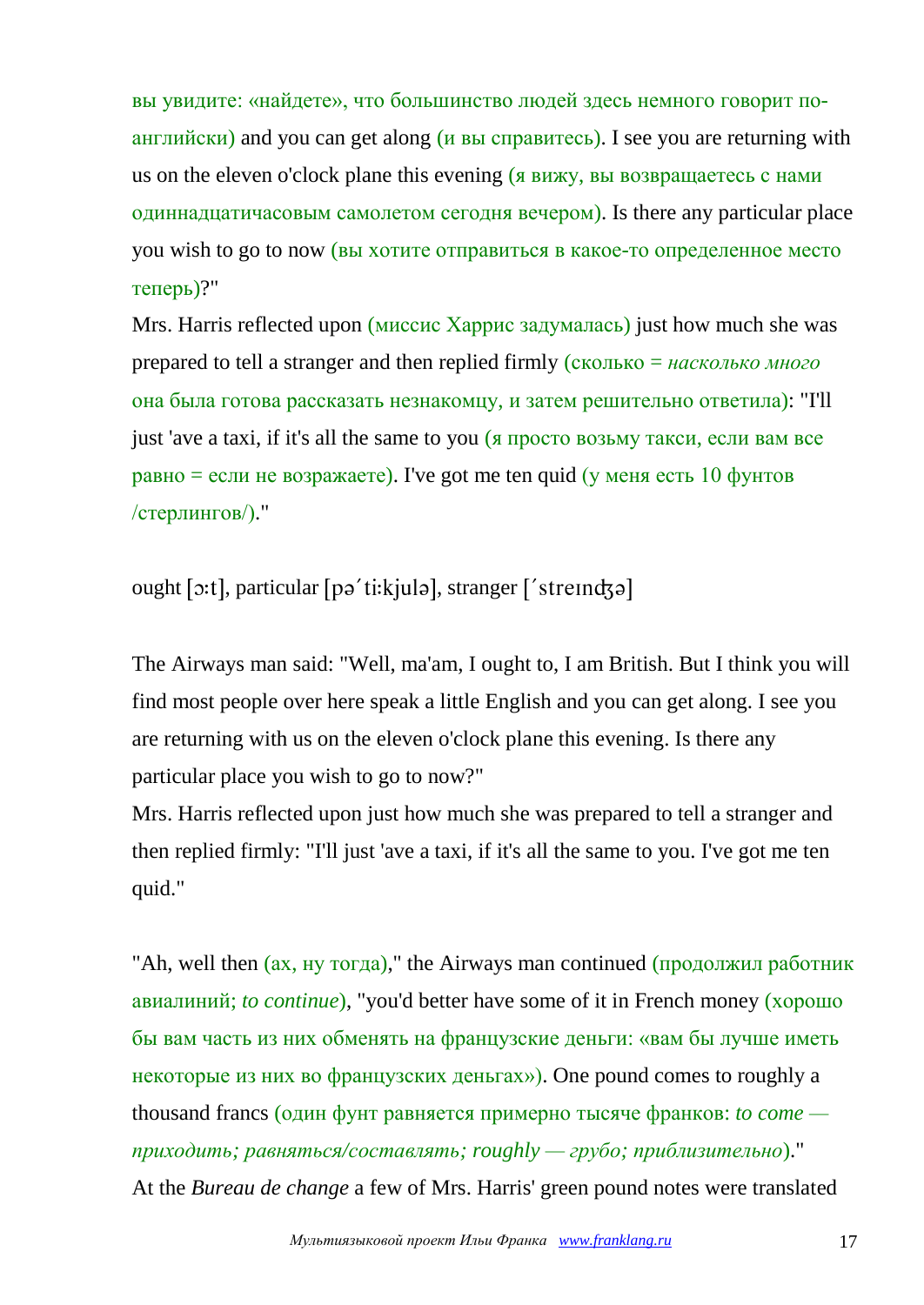into flimsy (в обменном пункте несколько зеленых фунтовых банкнот миссис Харрис были обменены на тонкие; *flimsy — ломкий, непрочный, хрупкий; тонкий /обычно о ткани/*), tattered (изодранные), dirty (грязные; *dirt — грязь*), blue paper with the figure 1000 on them (голубые бумажки с цифрой 1000 на них) and some greasy metal hundred-franc coins (и несколько засаленных металлических монет достоинством в 100 франков).

### roughly ['rʌflɪ], tattered ['tætəd], greasy ['qri:sɪ]

Ah, well then," the Airways man continued, "you'd better have some of it in French money. One pound comes to roughly a thousand francs."

At the *Bureau de change* a few of Mrs. Harris' green pound notes were translated into flimsy, tattered, dirty, blue paper with the figure 1000 on them and some greasy metal hundred-franc coins.

Mrs. Harris was justly indignant (миссис Харрис была справедливо возмущена; *indignant — возмущенный*). "What's all this (это что такое)?" she demanded (спросила она). "Call this 'ere stuff money (/разве можно/ назвать это: «эти штуки» деньгами)? Their coins feel like duds (их монеты «ощущаются» как барахло/хлам = как что-то ненастоящее)."

The Airways man smiled (служащий авиакомпании улыбнулся). "Well, in a sense they are, but only the government's allowed to make them (ну, в некоторой степени — да: «они есть», но только правительству позволено делать их). The fact just hasn't caught up with the French yet (этот факт французы еще как раз не уловили: *to catch — поймать; уловить /смысл/слова/*). Still, they continue to pass (тем не менее, они /монеты/ продолжают использоваться: *to pass идти/проходить; быть в обращении /о деньгах/*)." He guided her through the crowd and up the ramp (он провел ее сквозь толпу и по наклонной платформе/пандусу) and placed her in a taxi (и посадил ее в такси: *to place помещать*). "Where shall I tell him to take you (куда, мне сказать, чтоб он отвез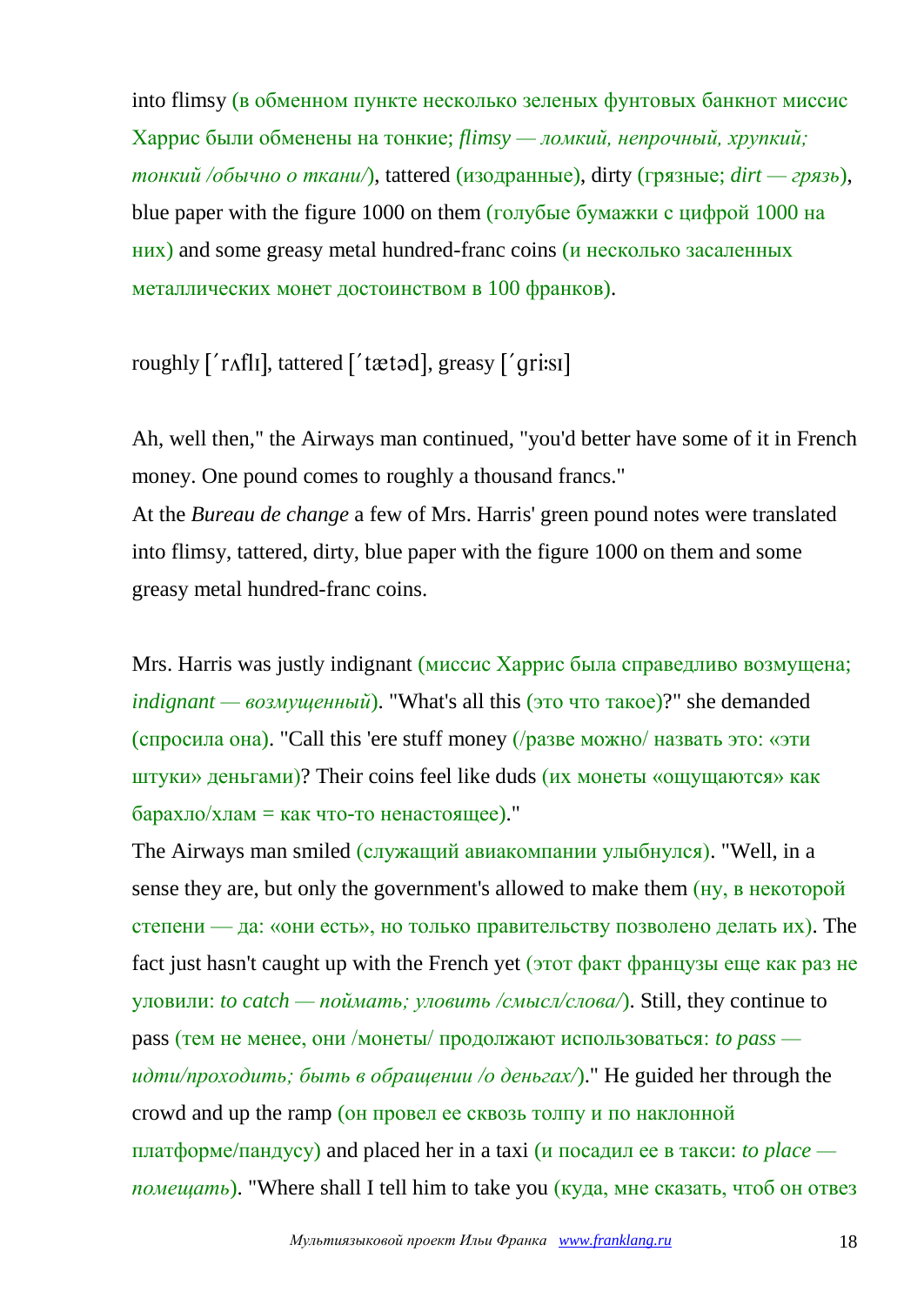вас: *to take* — *брать; доставлять* /куда-л./)?"

# indignant [In'dignant], government ['gavnmant], caught [ko:t]

Mrs. Harris was justly indignant. "What's all this?" she demanded. "Call this 'ere stuff money? Their coins feel like duds."

The Airways man smiled. "Well, in a sense they are, but only the government's allowed to make them. The fact just hasn't caught up with the French yet. Still, they continue to pass." He guided her through the crowd and up the ramp and placed her in a taxi. "Where shall I tell him to take you?"

Mrs. Harris sat up with her slender back (миссис Харрис села, с тонкой спиной  $=$  ее спина была тонкой/стройной), thin from hard work (худой от тяжелой работы), ramrod straight (прямой как шомпол; *ramrod — шомпол; to ram вбивать, вколачивать; втискивать; rod — прут*), pink rose pointing due north (розовым цветком: «розой», указывающим прямо на север), her face as calm and composed as that of a duchess (/с/ лицом спокойным и сдержанным, как у герцогини). Only the little eyes were dancing with excitement (только маленькие глазки бегали: «плясали» от возбуждения/волнения; *to excite — возбуждать*). "Tell him to take me to the dress shop of Christian Dior (скажите ему, чтобы отвез меня к магазину одежды Кристиана Диора)," she said. The Airways man stared at her (работник авиакомпании пристально посмотрел на нее; *to stare пристально глядеть, вглядываться; уставиться*), refusing the evidence of his ears (отказываясь верить своим ушам: «отрицая данные его ушей»; *to refuse — отвергать; evidence — очевидность; факты, данные; evident очевидный*). "I beg your pardon, ma'am (прошу прощения, мадам)?" "The dress shop of Dior, you 'eard me (магазин одежды Диор, вы слышали меня: *to hear*)?"

duchess  $\lceil d_{\Lambda} f(s) \rceil$ , excitement  $\lceil rk's \rceil$  alternatively evidence  $\lceil se \rceil$  evidents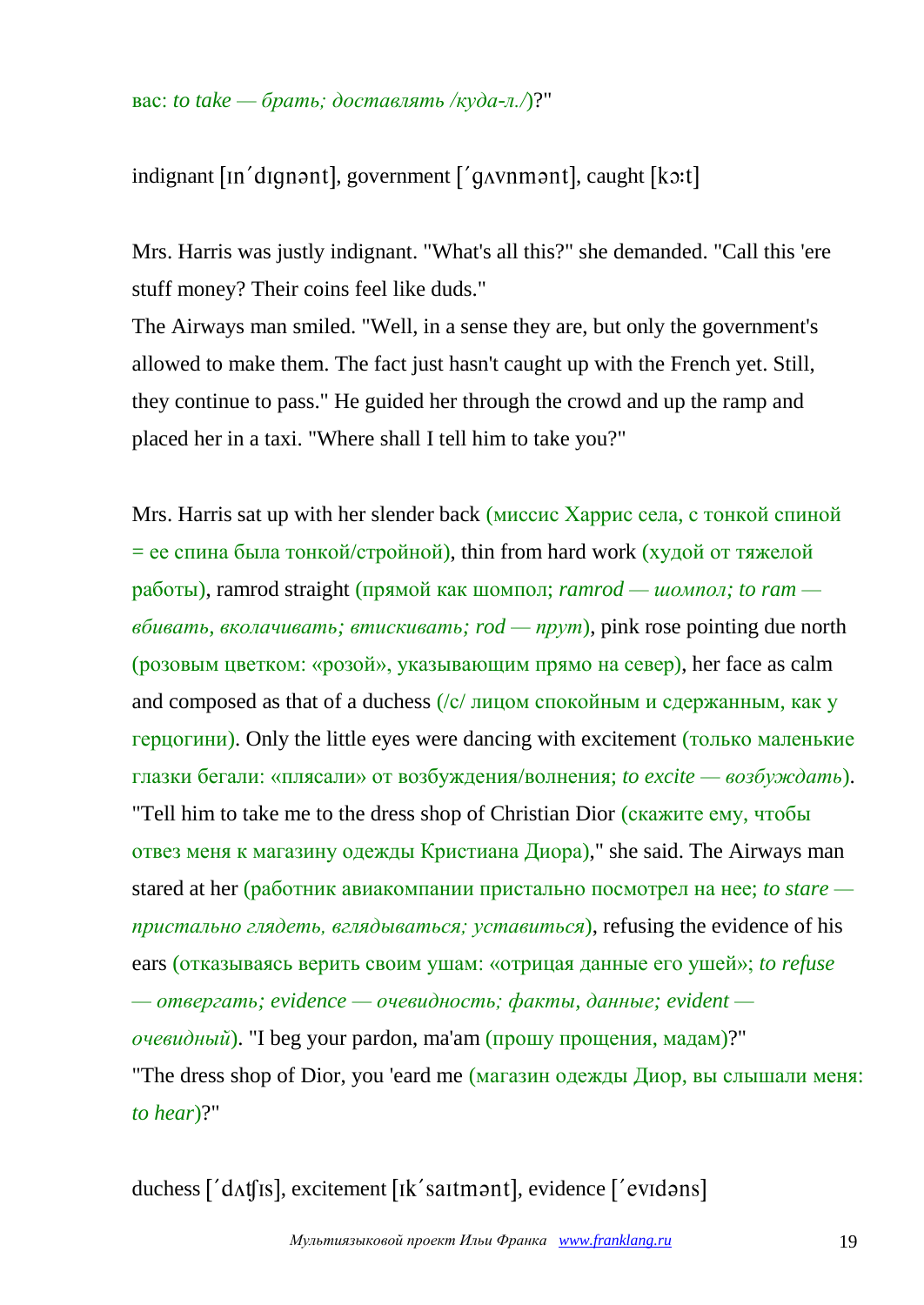Mrs. Harris sat up with her slender back, thin from hard work, ramrod straight, the pink rose pointing due north, her face as calm and composed as that of a duchess. Only the little eyes were dancing with excitement. "Tell him to take me to the dress shop of Christian Dior," she said.

The Airways man stared at her, refusing the evidence of his ears. "I beg your pardon, ma'am?"

"The dress shop of Dior, you 'eard me?"

The Airways man had heard her all right (работник авиакомпании слышал ее вполне хорошо), but his brain, used to dealing with all kind of emergences and queer cases (но его мозг, привыкший иметь дело со всякими непредвиденными и чудными/странными случаями), could just not make the connection between a London daily woman (просто не мог установить связь между домработницей из Лондона), one of that vast army that sallied forth every morning to scrub up the city's dirt in office and home (одной из той огромной армии, отправляющейся каждое утро вычищать городскую грязь в офисах и домах; *to sally — делать вылазку; to sally forth — отправляться*), and the most exclusive fashion center in the world (и самым престижным центром моды в мире), and he still hesitated (и он по-прежнему колебался/сомневался; *to hesitate*).

"Come on then, get on with it (ну, тогда давайте живее: «продвигайтесь/поторопитесь с этим»; *to get on — /разг./ поторопиться*)," commanded Mrs. Harris sharply (потребовала миссис Харрис резко; *to command — господствовать/владеть; приказывать/требовать; sharp острый*), "what's so strange about a lady going to buy 'erself a dress in Paris (что странного в женщине/в леди, намеревающейся купить себе платье в Париже)?"

heard [hə:d], emergence [I'mə:dʒəns], exclusive [Iks'klu:sIv]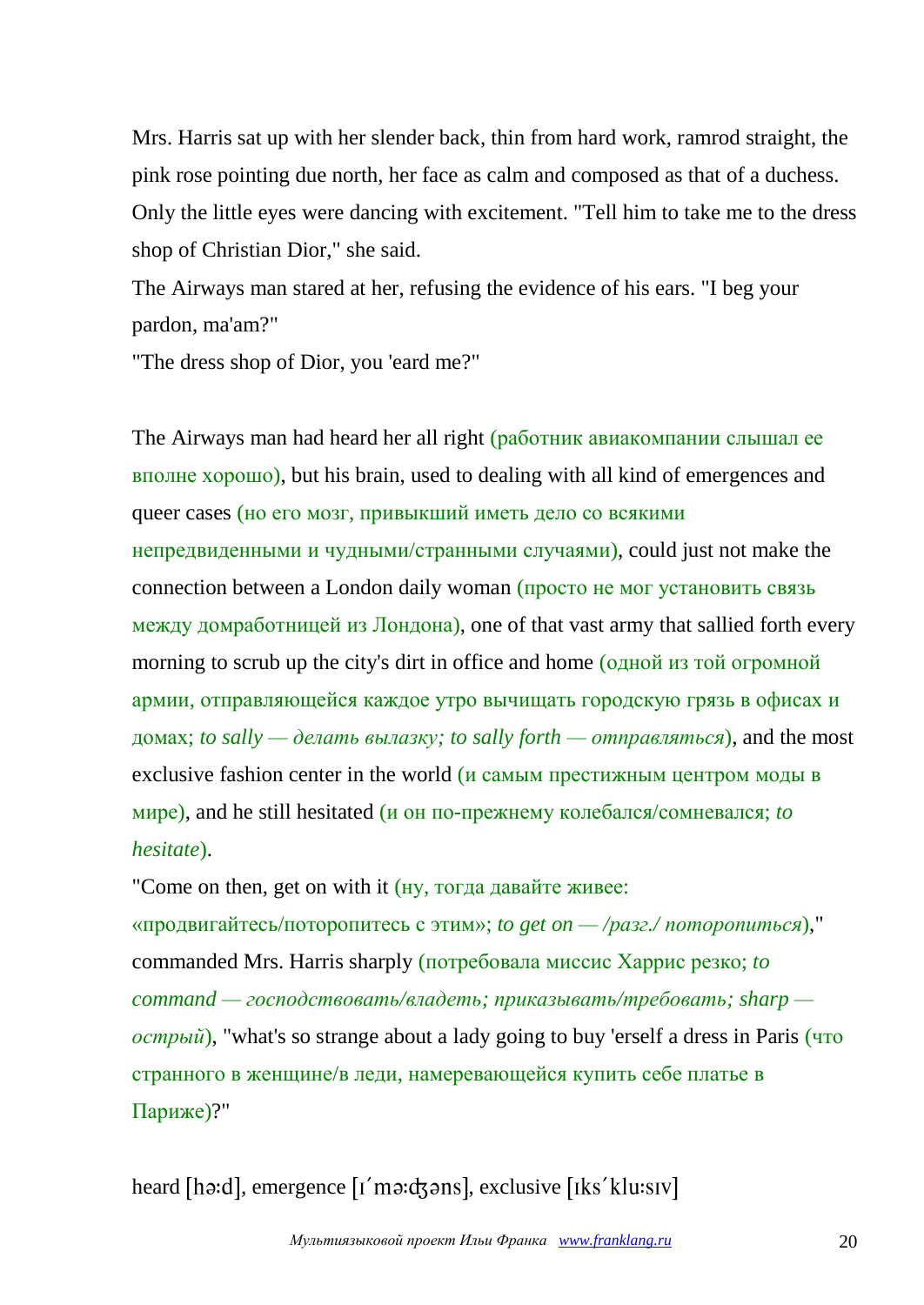The Airways man had heard her all right, but his brain, used to dealing with all kind of emergences and queer cases, could just not make the connection between a London daily woman, one of that vast army that sallied forth every morning to scrub up the city's dirt in office and home, and the most exclusive fashion center in the world, and he still hesitated.

"Come on then, get on with it," commanded Mrs. Harris sharply, "what's so strange about a lady going to buy 'erself a dress in Paris?"

Shaken to the marrow (потрясенный до глубины души: «до костного мозга»: *to shake — трясти*), the Airways man spoke to the driver in French (работник авиакомпании говорил с водителем по-французски; *to speak*). "Take Madame to the House of Christian Dior in the Avenue Montaigne (отвезите мадам к Дому Кристиана Диора на авеню Монтень). If you try to skin her out of so much as a sou (если вы попытаетесь обмануть/надуть ее даже на одно су */мелкая монета во Франции/*; *to skin — сдирать кожу, снимать шкуру; надуть/обобрать; skin — кожа*), I'll take care you never get back on this rank again (я позабочусь, /чтобы/ вы никогда не вернулись в этот разряд снова = больше здесь не работали; *rank — ряд, линия; звание, чин, служебное или социальное положение*)."

As Mrs. Harris was driven off (когда миссис Харрис увезли; *to drive*) he went back inside shaking his head (он возвратился внутрь, качая головой; *to shake трясти; качать /головой/*). He felt he had seen everything now (он чувствовал, что видел всё сегодня = на сегодня он видел достаточно: *to feel*).

shaken ['feɪk(ə)n], driver ['draɪvə], head [hed]

Shaken to the marrow, the Airways man spoke to the driver in French. "Take Madame to the House of Christian Dior in the Avenue Montaigne. If you try to skin her out of so much as a sou, I'll take care you never get back on this rank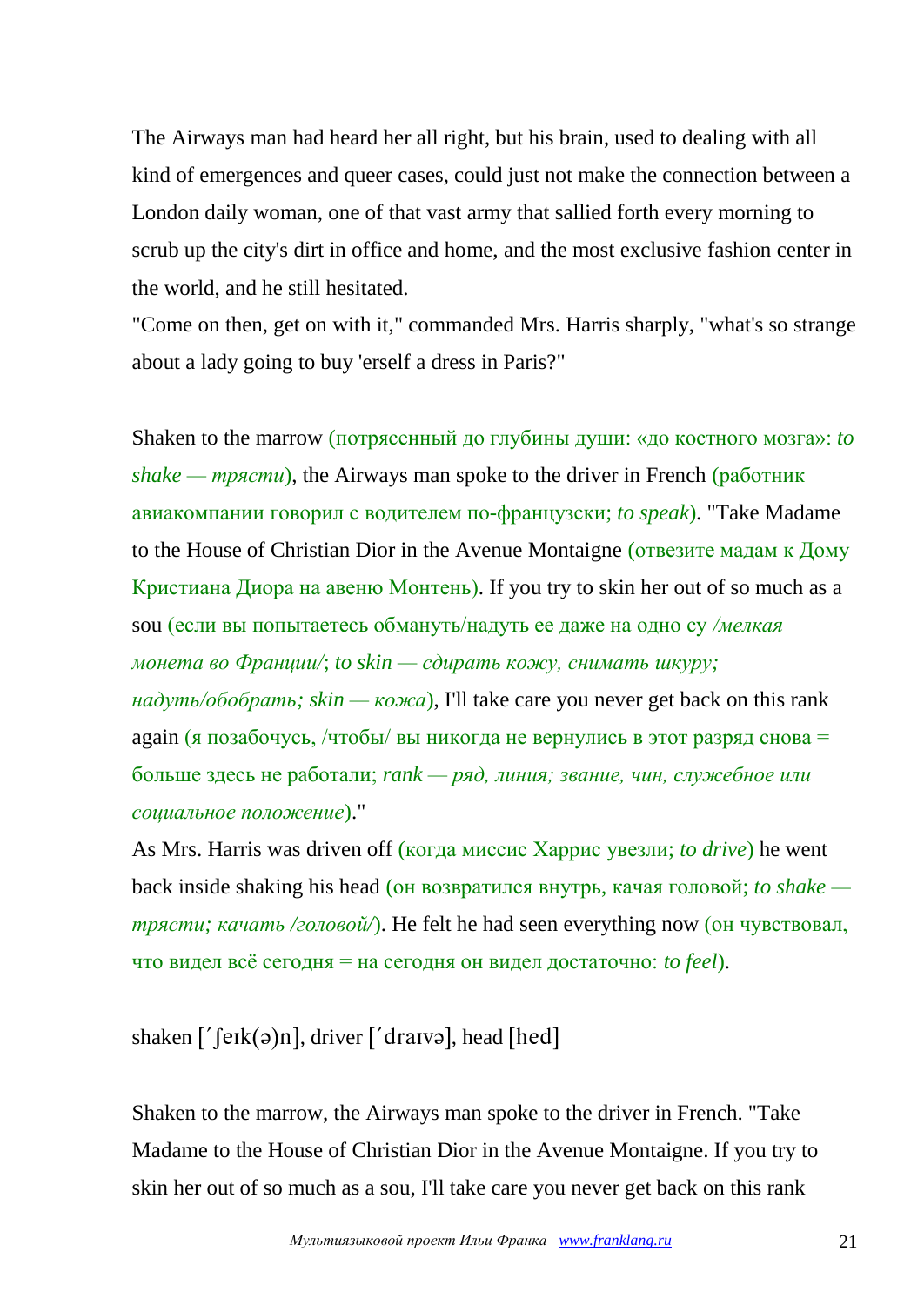again."

As Mrs. Harris was driven off he went back inside shaking his head. He felt he had seen everything now.

Riding along in the taxi (находясь: «едучи» в такси; *to ride — скакать, ехать верхом; ехать на транспорте*), her heart beating with excitement (с бьющимся от волнения сердцем; *to excite — возбуждать, волновать*), Mrs. Harris' thoughts went back to London (мысли миссис Харрис возвратились в Лондон) and she hoped that Mrs. Butterfield would be able to cope (и она надеялась, что миссис Баттерфилд сможет справиться /с ситуацией/).

Mrs. Harris' list of clients (список клиентов миссис Харрис), whilst subject to change without notice (/который/ мог измениться без /дополнительных/ уведомлений) — that is to say she might suddenly dismiss one of them, never they her (иначе говоря, она могла вдруг отказаться обслуживать: «уволить» одного из них */клиентов/*, /но/ никогда они ее; *to dismiss — отпускать; освобождать /от обязанностей/; увольнять*) — remained fairly static (оставался довольно неизменным; *static — статический; нединамический; неподвижный, стационарный*).

#### thought  $[0:1]$ , whilst [warlst], suddenly ['s Adnli], dismiss [dis'mis]

Riding along in the taxi, her heart beating with excitement, Mrs. Harris' thoughts went back to London and she hoped that Mrs. Butterfield would be able to cope. Mrs. Harris' list of clients, whilst subject to change without notice — that is to say she might suddenly dismiss one of them, never they her — remained fairly static.

There were some to whom she gave several hours every day (/в списке/ были те: «некоторые», кому она посвящала несколько часов каждый день; *to give давать*) and others who desired her services only three times a week (и другие, кто нуждался в ее услугах только три раза в неделю; *to desire — желать*). She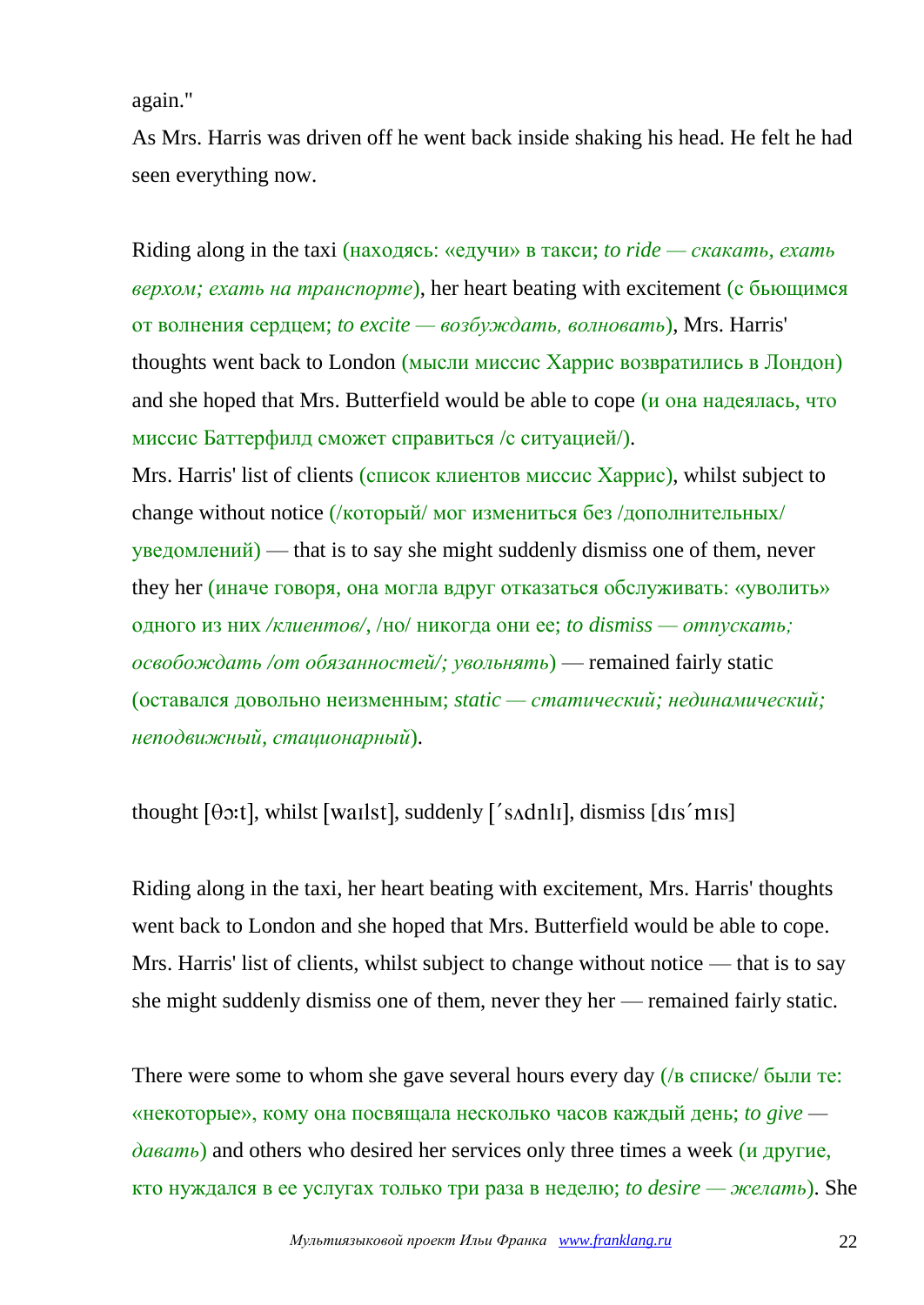worked ten hours a day (она работала по десять часов в день), her labor's beginning at eight in the morning and ending at six o'clock in the night (ее работа начиналась в восемь утра и заканчивалась в шесть вечера), with a half day devoted to certain favored customers on Saturdays (с половиной дня, посвященной особо привилегированным = *любимым* клиентам, по субботам; *favored — привилегированный; пользующийся преимуществом, поддержкой, вниманием, благосклонностью; находящийся под покровительством: «в фаворе»*). This schedule she maintained fifty-two weeks in the year (этого расписания она придерживалась 52 недели в году).

hours ['auəz], customer ['kʌstəmə], favoured ['feɪvəd], schedule ['fedju:l]

There were some to whom she gave several hours every day and others who desired her services only three times a week. She worked ten hours a day, her labor's beginning at eight in the morning and ending at six o'clock in the night, with a half day devoted to certain favored customers on Saturdays. This schedule she maintained fifty-two weeks in the year.

Since there were just so many hours in a day (так как день имел ограниченное количество часов: «было точно столько часов в дне») her patrons were limited to some six or eight (/число/ ее клиентов было ограничено приблизительно шестью или восьмью) and she herself organized that the area of her labors was restricted to the fashionable sector of Eaton and Belgrave squares known as Belgravia (и она сама установила = *решила*, что областью ее работы будет фешенебельная часть Итона и кварталы Белгрейв, известные как Белгрейвия). For once she had arrived in that neighborhood in the morning (потому что, как только она добиралась в эти районы утром) she was then able to walk quickly from house to flat to mews (она затем могла быстро переходить пешком от дома к квартире к конюшне = к квартире, устроенной в доме, переделанном из бывших конюшен; *mews — конюшни*).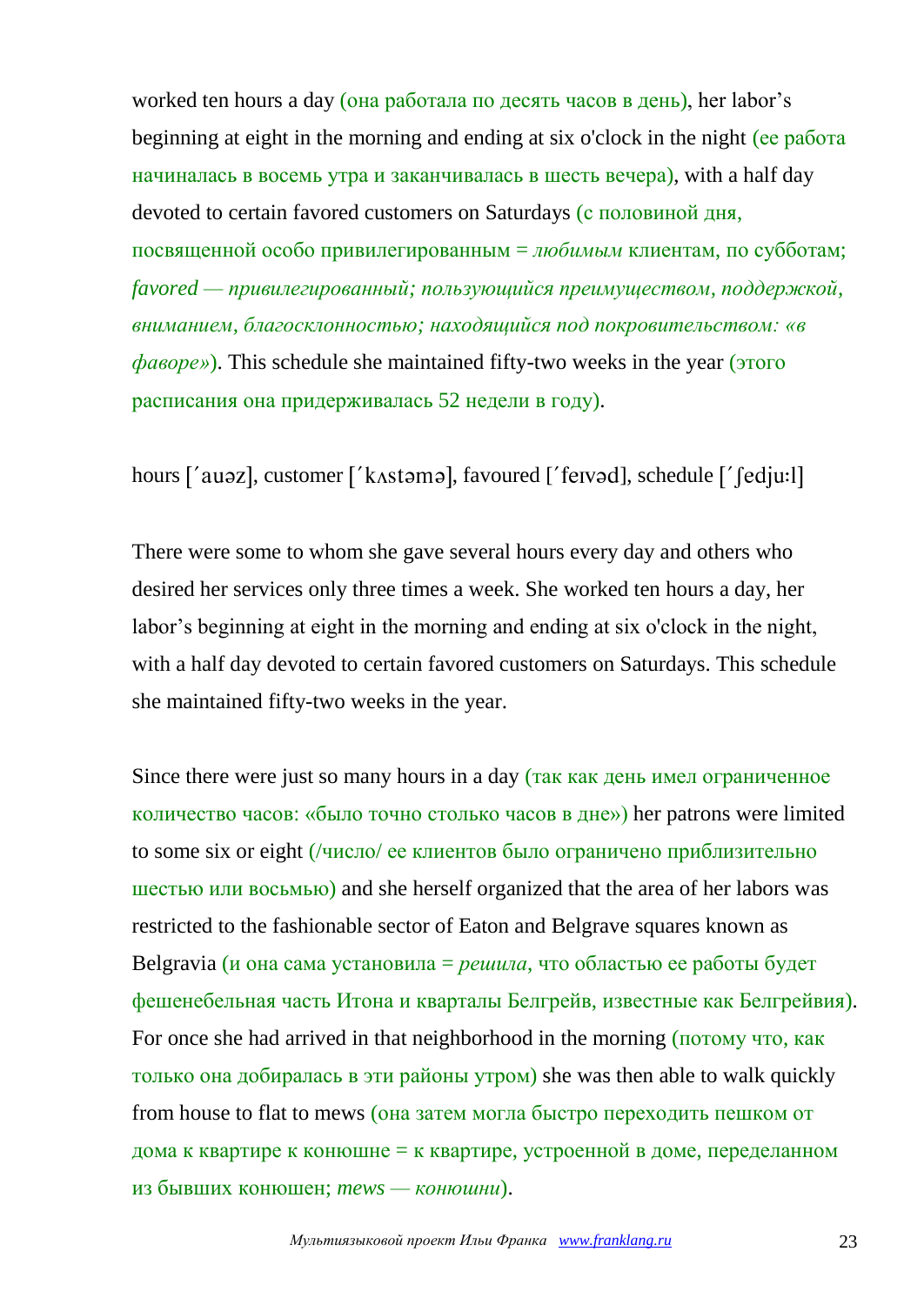## patron  $\lceil \text{'petr}(\sigma) \rceil$ , fashionable  $\lceil \text{'fæ}(\text{nobl}]$ , square  $\lceil \text{skweq} \rceil$

Since there were just so many hours in a day her patrons were limited to some six or eight and she herself organized that the area of her labors was restricted to the fashionable sector of Eaton and Belgrave squares known as Belgravia. For once she had arrived in that neighborhood in the morning she was then able to walk quickly from house to flat to mews.

There was a Major Wallace, her bachelor (там /в числе клиентов/ был майор Уоллис, ее холостяк), whom naturally she spoiled and in whose frequent and changing love affairs she took an avid interest (которому она естественно потворствовала и чьими частыми и изменчивыми любовными делами она жадно интересовалась: «в чьих… брала жадный интерес»). She was fond of a Mrs. Schreiber, a somewhat muddled person (она любила миссис Шрайбер, несколько бестолковую особу; *to muddle — мутить, взбалтывать; перемешивать*), the wife of a Hollywood film representative living in London (жену представителя голливудской кинопромышленности, проживающего в Лондоне), for her American warmth and generosity which displayed itself in many ways (за ее американскую сердечность и великодушие/щедрость, которые проявлялись по-разному: «многими способами»), but chiefly by her interest in and consideration for Mrs. Harris (но, главным образом, в ее участии и уважительном отношении к миссис Харрис; *consideration — вежливость, предупредительность; почет, уважение*).

bachelor ['bætfələ], representative [ repri'zentətiv], generosity [ dʒenə'rɔsiti]

There was a Major Wallace, her bachelor, whom naturally she spoiled and in whose frequent and changing love affairs she took an avid interest. She was fond of a Mrs. Schreiber, a somewhat muddled person, the wife of a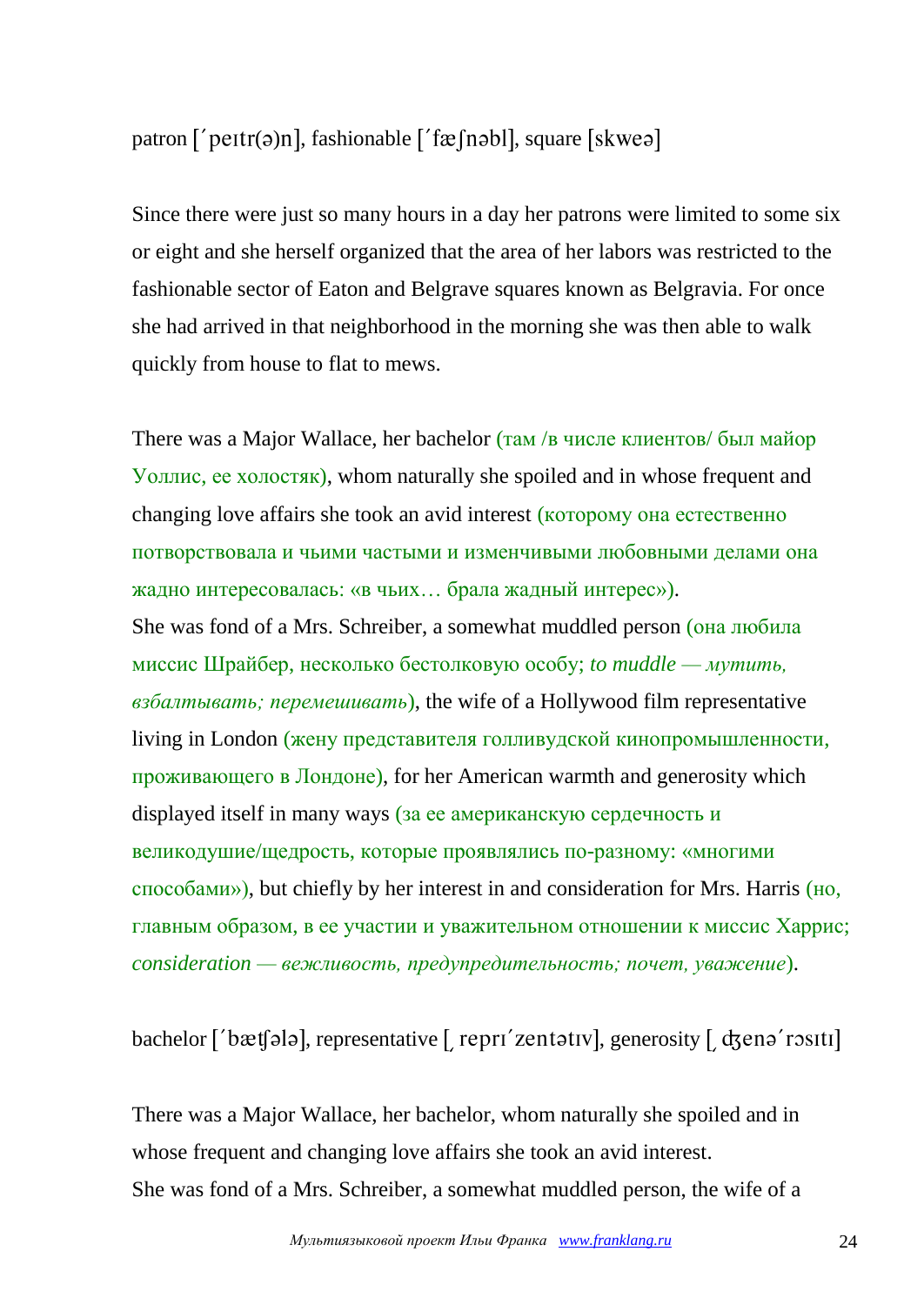Hollywood film representative living in London, for her American warmth and generosity which displayed itself in many ways, but chiefly by her interest in and consideration for Mrs. Harris.

She "did" for fashionable Lady Dant (она «делала» = *работала* у светской леди Дэнт), the wife of a wealthy industrial baron (жены состоятельного промышленного магната), who maintained a flat in London as well as a country manor (который содержал квартиру в Лондоне, равно как и загородное поместье) — Lady Dant was always getting her picture in *The Queen* or *The Tatler* at hunt balls and charity affairs (леди Дэнт всегда получала свою фотографию = *ее фотографии всегда были* в /журналах/ «Квин» или «Татлер»<sup>1</sup> /где она была снята/ на охотничьих балах и благотворительных делах; *queen — королева; tatler — сплетник; charity благотворительность*), and this made Mrs. Harris proud (и это наполняло миссис Харрис гордостью: «делало ее гордой»).

# fashionable ['fæfnəbl], wealthy ['wel $\theta$ I], charity ['tfærItI]

She "did" for fashionable Lady Dant, the wife of a wealthy industrial baron, who maintained a flat in London as well as a country manor — Lady Dant was always getting her picture in *The Queen* or *The Tatler* at hunt balls and charity affairs, and this made Mrs. Harris proud.

There were others (были и другие): a White Russian Countess Wyszcinska (русская белоэмигрантка графиня Вышинская), whom Mrs. Harris liked because she was divinely mad (которую миссис Харрис любила, потому что она была божественно/изумительно безумна); a young married couple (молодая супружеская пара); a second son, whose charming flat she loved

<u>.</u>

<sup>1</sup> "Тэтлер" (журнал о светской жизни; печатает биографические очерки, моды, фотографии гостей на приёмах и премьерах ; выходит 10 раз в год; издается в Лондоне. Основан в 1709)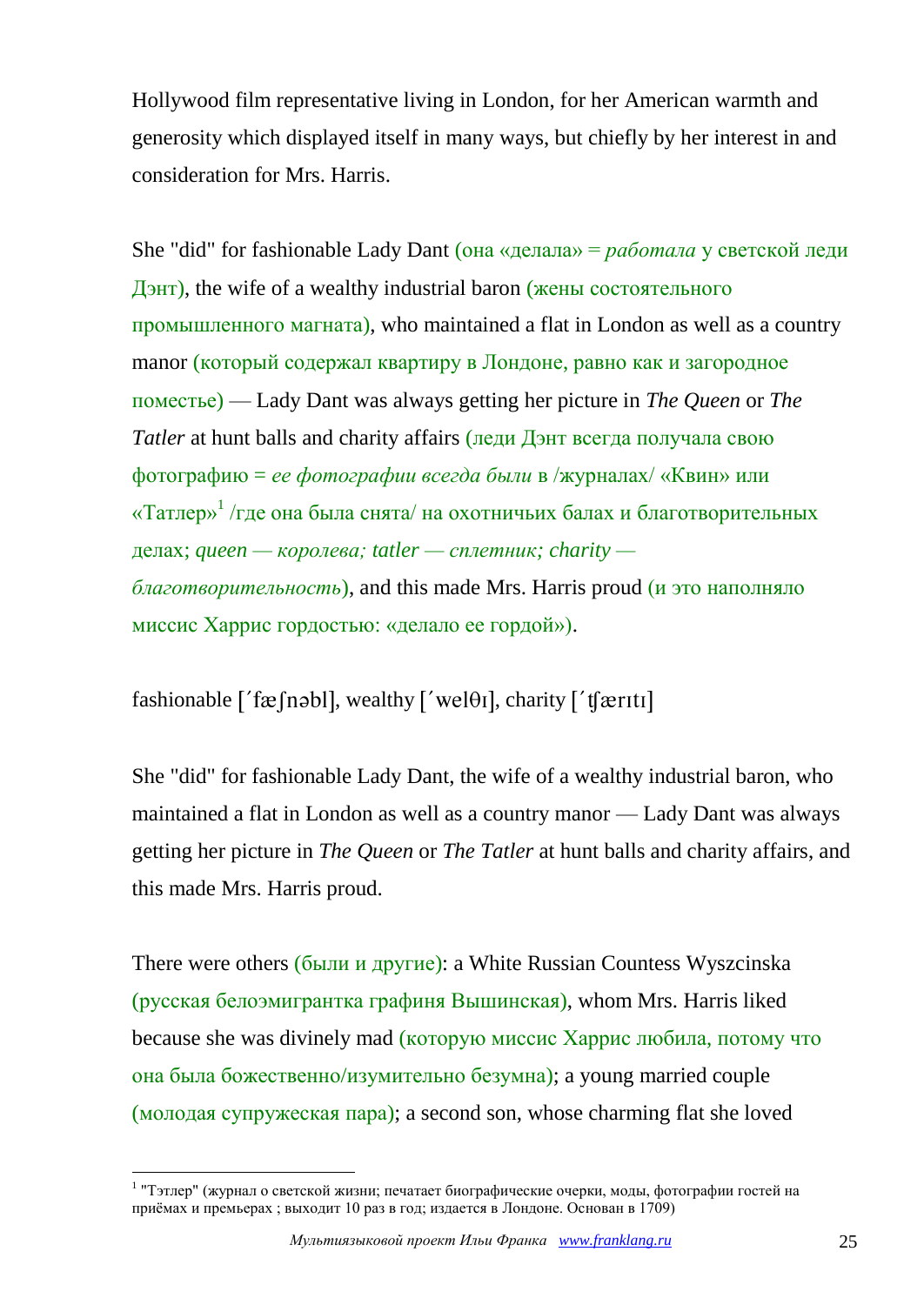because there were pretty things in it (средний: «второй» сын, чью очаровательную квартиру она любила, потому что там было много прелестных вещиц/безделушек); Mrs. Fford Foulks, a divorcee (миссис Ффорд Фаулкс, разведенная женщина), who was a valuable mine of gossip as to what the idle rich were up to (которая была ценным источником = *кладезем* слухов о том, что живущие в праздности богачи замышляли; *mine — рудник; шахта; прииск; копи; to be up to — замышлять что-л.*); and several others, including a little actress, Miss Pamela Penrose (и несколько других, включая небольшую = *начинающую* актрису, мисс Памелу Пенроуз), who was struggling to gain recognition from her base in a two-room mews flat (которая старалась изо всех сил добиться признания из своей базы в двухкомнатной квартире, переделанной из конюшен; *to struggle — бороться; делать усилия; стараться изо всех сил; mews — конюшни*).

All of these establishments Mrs. Harris looked after quite on her own (за всеми этими домами миссис Харрис смотрела/ухаживала полностью сама: *establishment — учреждение; дом; to look after — ухаживать/заботиться*).

couple  $[k\alpha p]$ , divorcee  $\left[dr\right]$  vo'si, valuable  $\left[$ 'væljuabl $\right]$ 

There were others: a White Russian Countess Wyszcinska, whom Mrs. Harris liked because she was divinely mad; a young married couple; a second son, whose charming flat she loved because there were pretty things in it; Mrs. Fford Foulks, a divorcee, who was a valuable mine of gossip as to what the idle rich were up to; and several others, including a little actress, Miss Pamela Penrose, who was struggling to gain recognition from her base in a two-room mews flat. All of these establishments Mrs. Harris looked after quite on her own.

Yet she was not without assistance and someone to fall back on in case of emergency (однако она не обходилась без поддержки того, /к чьей/ помощи /могла/ прибегнуть в случае крайней необходимости) in the person of her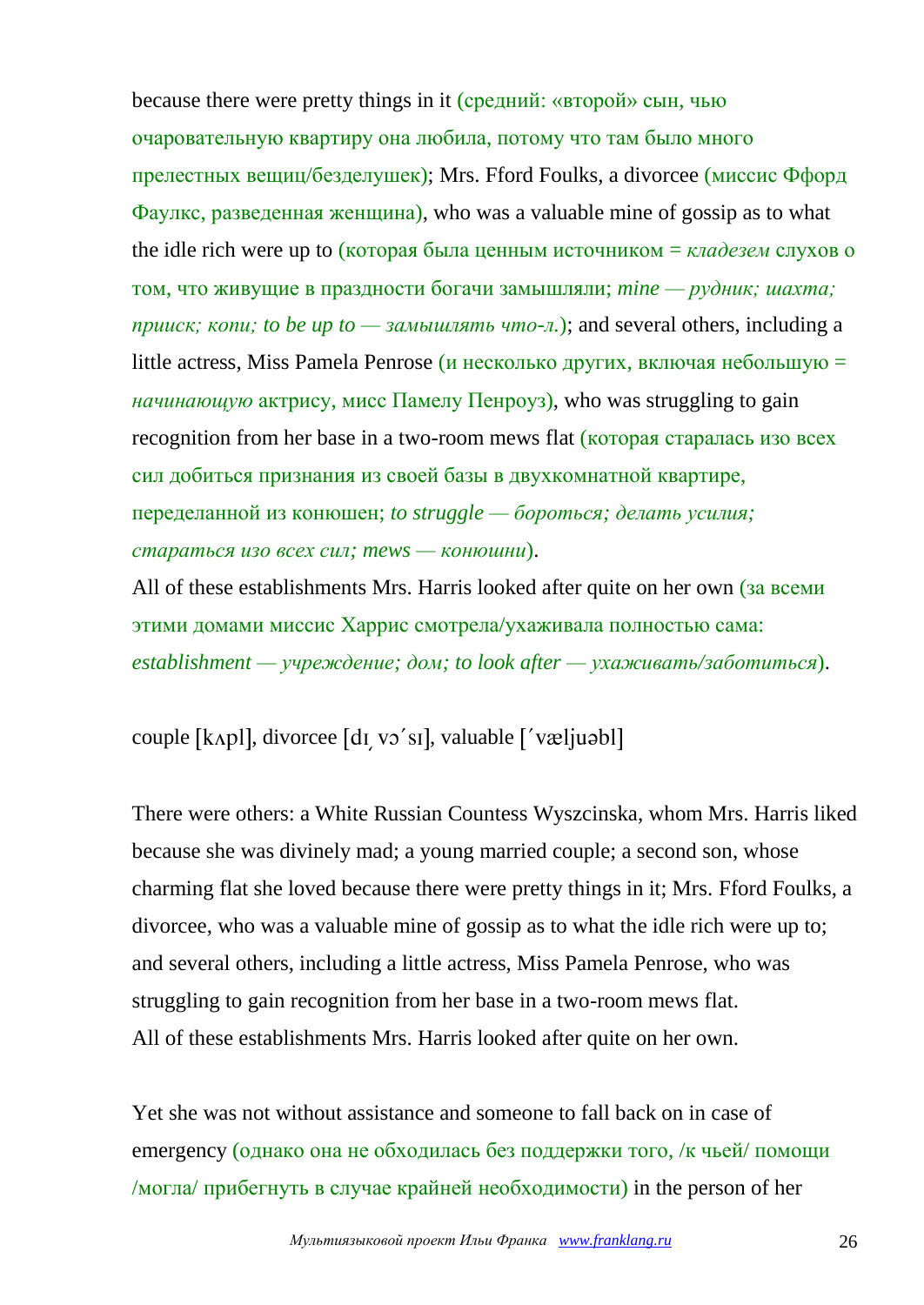friend and alter ego Mrs. Violet Butterfield (в лице ее подруги и единомышленницы миссис Вайолет Баттерфилд; *alter ego — близкий друг, единомышленник: «другое/второе я» /лат./*), like herself a widow and a char (такой же, как она сама, вдовы и уборщицы), and inclined to take the gloomy aspect of life and affairs wherever there was any choice (и склонной воспринимать жизнь и ее дела с мрачной стороны по любому поводу: «брать /именно/ мрачные стороны жизни и дел, где бы ни был выбор = когда был какой-либо выбор»; *wherever — где бы ни, при любых обстоятельствах*). Mrs. Butterfield, who was as large and stout as Mrs. Harris appeared to be thin and frail (миссис Баттерфилд, которая была настолько же крупной и крепкой, насколько миссис Харрис казалась худощавой и хрупкой), naturally had her own set of clients, fortunately likewise in the same neighborhood (конечно, имела собственный набор клиентов, также, к счастью, в том же районе; *neighborhood — сопредельность, соседство*). But they helped one another out (но они выручали друг друга; *to help out — выручать*) with a nice bit of teamwork whenever the necessity arose ( $\frac{c}{c}$  приятным взаимодействием =  $\frac{c}{c}$ *завидной слаженностью в работе* всякий раз, когда возникала необходимость: *to arise; teamwork — коллективная работа; согласованная работа; совместные усилия; взаимодействие; team — команда, коллектив*).

### inclined [In'klaind], naturally ['næt[rəli], necessity [nə'sesiti]

Yet she was not without assistance and someone to fall back on in case of emergency in the person of her friend and alter ego Mrs. Violet Butterfield, like herself a widow and a char, and inclined to take the gloomy aspect of life and affairs wherever there was any choice.

Mrs. Butterfield, who was as large and stout as Mrs. Harris appeared to be thin and frail, naturally had her own set of clients, fortunately likewise in the same neighborhood. But they helped one another out with a nice bit of teamwork whenever the necessity arose.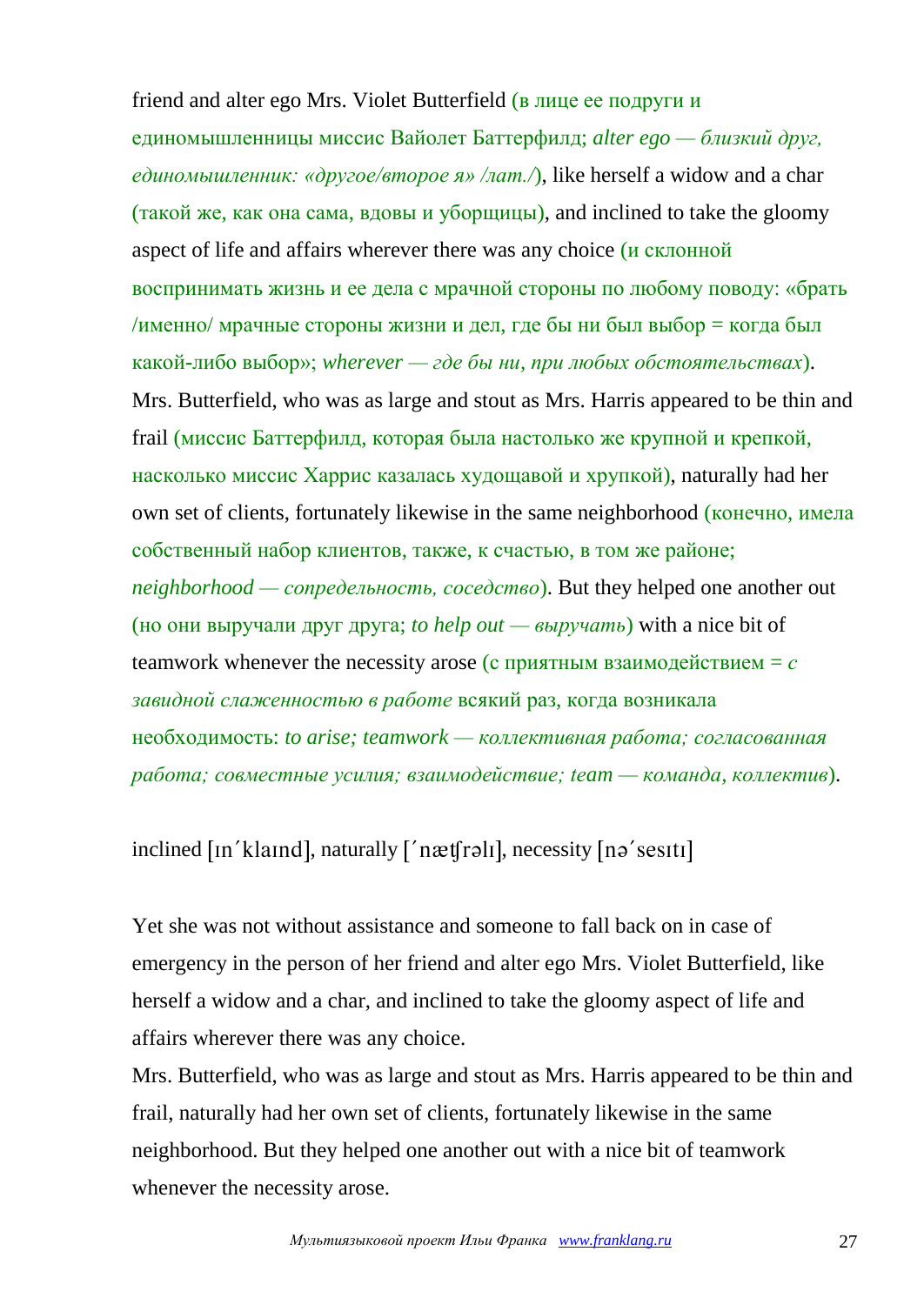If either one of them was ill or had pressing business elsewhere (если одна из них была больна или имела срочные дела где-либо в другом месте; *to press жать, нажимать; торопить*), the other would manage to pinch enough time from her clients (другая умудрялась выкроить достаточно времени от /обслуживания/ своих клиентов: *to pinch — щипать; урезать/брать понемногу*) to make the rounds of the other's customers sufficiently to keep them quiet and satisfied (чтобы сделать обход клиентов другой достаточно, чтобы сохранить их спокойными и довольными = обеспечить их покой и удовлетворенность). Were Mrs. Harris to be bedded with some malaise (если бы /случилось/ миссис Харрис лежать в постели с каким-либо недугом; *malaise — недомогание*), as rarely happened (как изредка случалось), she would telephone her clients to advise them of this catastrophe (она звонила своим клиентам, /чтобы/ сообщить им об этой беде: *to advise — советовать; сообщать*) and add (и добавляла): "But don't you worry mу friend Mrs. Butterfield will look in on you and I'll be around again tomorrow (но не переживайте, моя подруга, миссис Баттерфилд, зайдет к вам, а я появлюсь снова завтра = а завтра я снова появлюсь)," and vice versa (и наоборот).

either  $\lceil \n\alpha \rceil$  at  $\delta \Theta$ , enough  $\lceil \n\alpha \rceil$ , worry  $\lceil \n\alpha \rceil$ , malaise  $\lceil \n\alpha \rceil$  leiz

If either one of them was ill or had pressing business elsewhere, the other would manage to pinch enough time from her clients to make the rounds of the other's customers sufficiently to keep them quiet and satisfied. Were Mrs. Harris to be bedded with some malaise, as rarely happened, she would telephone her clients to advise them of this catastrophe and add: "But don't you worry my friend Mrs. Butterfield will look in on you and I'll be around again tomorrow," and vice versa.

Although they were different as night and day in character (хотя они были разными как день и ночь по характеру), they were firm (они были надежными;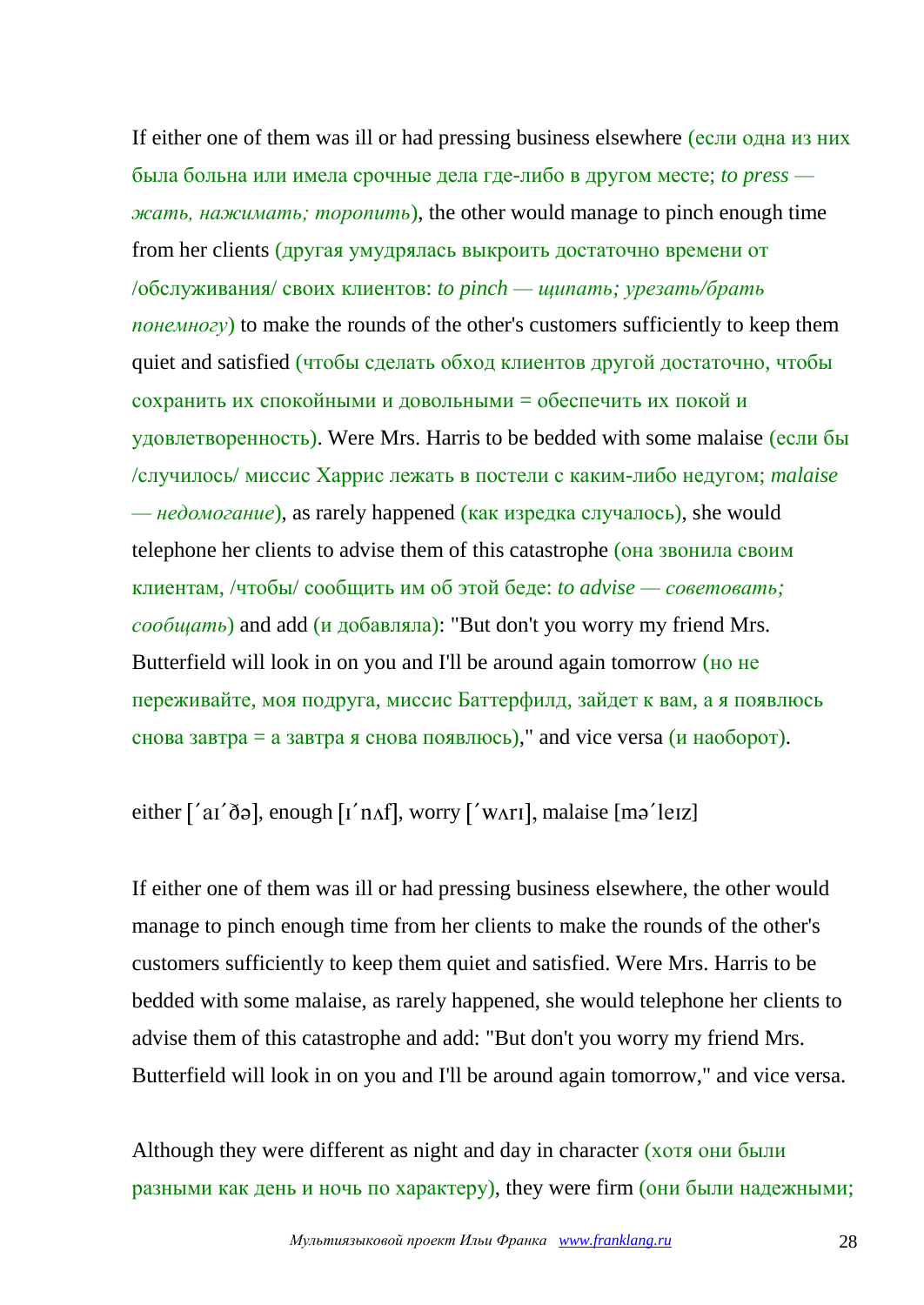*firm — твердый, крепкий*), loving and loyal friends (любящими и верными друзьями), and considered covering one another a part of their duty in life (и считали взаимовыручку частью своего долга в жизни: *to cover — накрывать; защищать/ оберегать; выручать; one another — друг друга*). A friend was a friend and that was that (друг был другом, и в этом было дело). Mrs. Harris' basement flat was at No. 5 Willis Gardens (квартира миссис Харрис на цокольном этаже была № 5 по Уиллис-Гарденз), Mrs. Butterfield lived in No. 7 (миссис Баттерфилд жила в /квартире/ № 7), and rare was the day that they did not meet or visit one another (и редко выдавался такой день, /чтобы/ они не встретились или не навестили друг друга) to exchange news or confidences (чтобы обменяться новостями или секретами; *confidence — вера, доверие; конфиденциальное сообщение, секретная информация*).

### although [c:l'dou], exchange [Iks'tfeind3], confidence ['konfidons]

Although they were different as night and day in character, they were firm, loving and loyal friends, and considered covering one another a part of their duty in life. A friend was a friend and that was that. Mrs. Harris' basement flat was at No. 5 Willis Gardens, Mrs. Butterfield lived in No. 7, and rare was the day that they did not meet or visit one another to exchange news or confidences.

The taxicab crossed a big river (такси пересекло большую реку), the one Mrs. Harris had seen from the air (ту, которую миссис Харрис видела с воздуха), now gray instead of blue (теперь серую, а не голубую; *instead of — вместо*). On the bridge the driver got himself into a violent altercation with another chauffeur (на мосту водитель ввязался в ссору/перебранку с другим шофером: *to get in — входить; вносить; вводить*). They shouted and screamed at one another (они кричали и вопили = *сильно кричали* друг на друга) Mrs. Harris did not understand the words but guessed at the language and the import and smiled happily to herself (миссис Харрис не понимала слова, но попыталась отгадать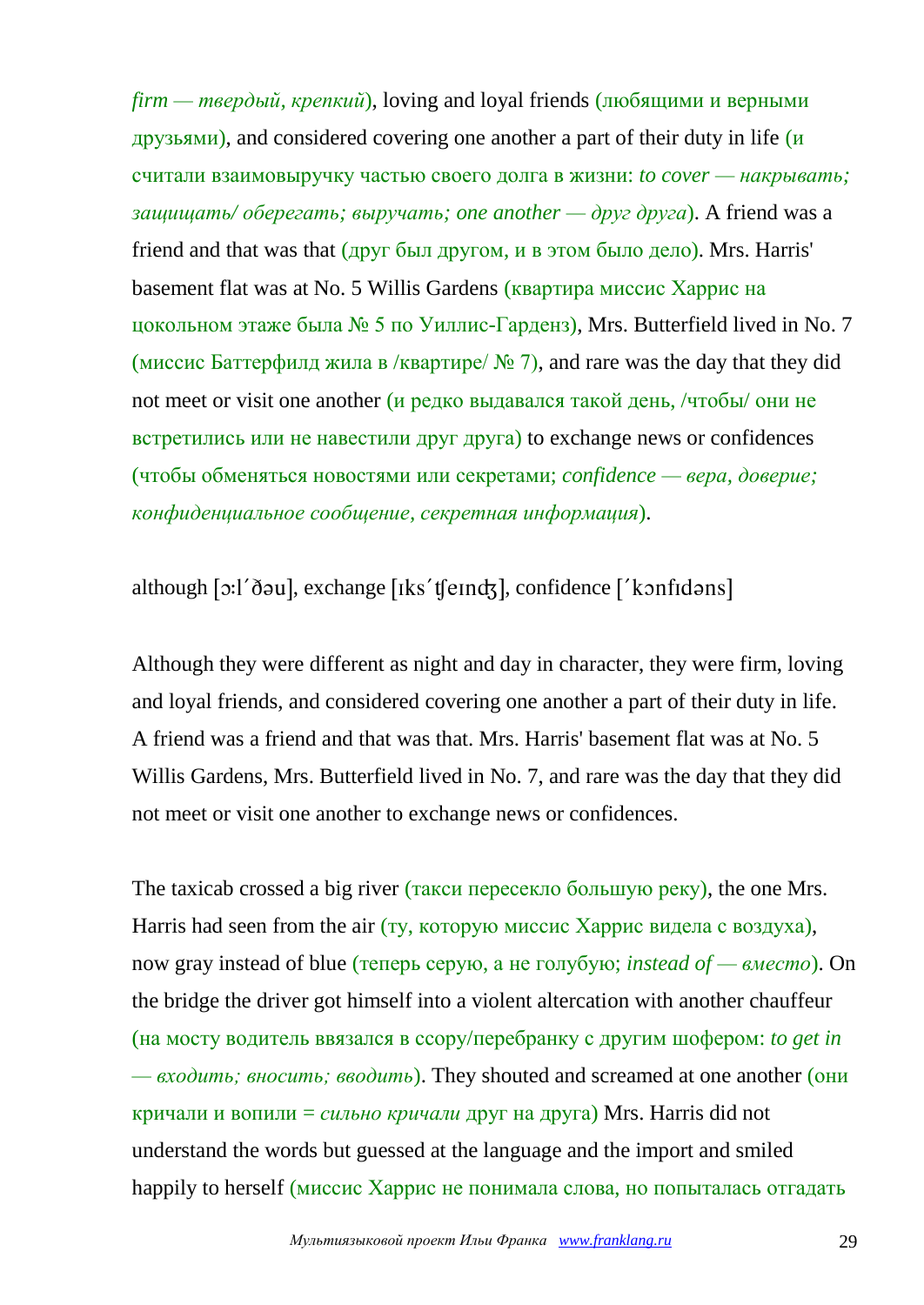язык и смысл и весело улыбнулась сама себе; *import — импорт; значение, смысл*). This time her thoughts returned to Miss Pamela Penrose (на этот раз ее мысли вернулись к мисс Памеле Пенроуз) and the fuss she had kicked up when informed of Mrs. Harris' intention to take a day off (и шуму, который она подняла, когда узнала о намерении миссис Харрис взять выходной; *to kick пинать, лягаться; to kick up — поднимать /скандал, шум/*). Mrs. Harris had made it a special point with Mrs. Butterfield (миссис Харрис дала особое указание миссис Баттерфилд) to see that the aspiring actress was not neglected (проследить, чтобы честолюбивая актриса не осталась безнадзорной = чтобы о ней позаботились; *to aspire — стремиться, домогаться, устремляться; to neglect — пренебрегать; не заботиться*).

altercation [ $\pi$ : ker $\pi$ ( $\pi$ )n], chauffeur  $\pi$  [ $\pi$ ], neglected  $\pi$  [ $\pi$ ] glektid]

The taxicab crossed a big river, the one Mrs. Harris had seen from the air, now gray instead of blue. On the bridge the driver got himself into a violent altercation with another chauffeur. They shouted and screamed at one another. Mrs. Harris did not understand the words but guessed at the language and the import and smiled happily to herself. This time her thoughts returned to Miss Pamela Penrose and the fuss she had kicked up when informed of Mrs. Harris' intention to take a day off. Mrs. Harris had made it a special point with Mrs. Butterfield to see that the aspiring actress was not neglected.

Curiously, for all her shrewdness and judgment of character (странно, несмотря на всю прозорливость и рассудительность характера; *shrewd —*

*проницательный, прозорливый; рассудительный*), Mrs. Harris' favorite of all her clients was Miss Penrose (любимицей миссис Харрис из всех ее клиентов была мисс Пенроуз).

The girl — whose real name, as Mrs. Harris had gleaned from superficially inspecting letters (девушка — чье настоящее имя, как миссис Харрис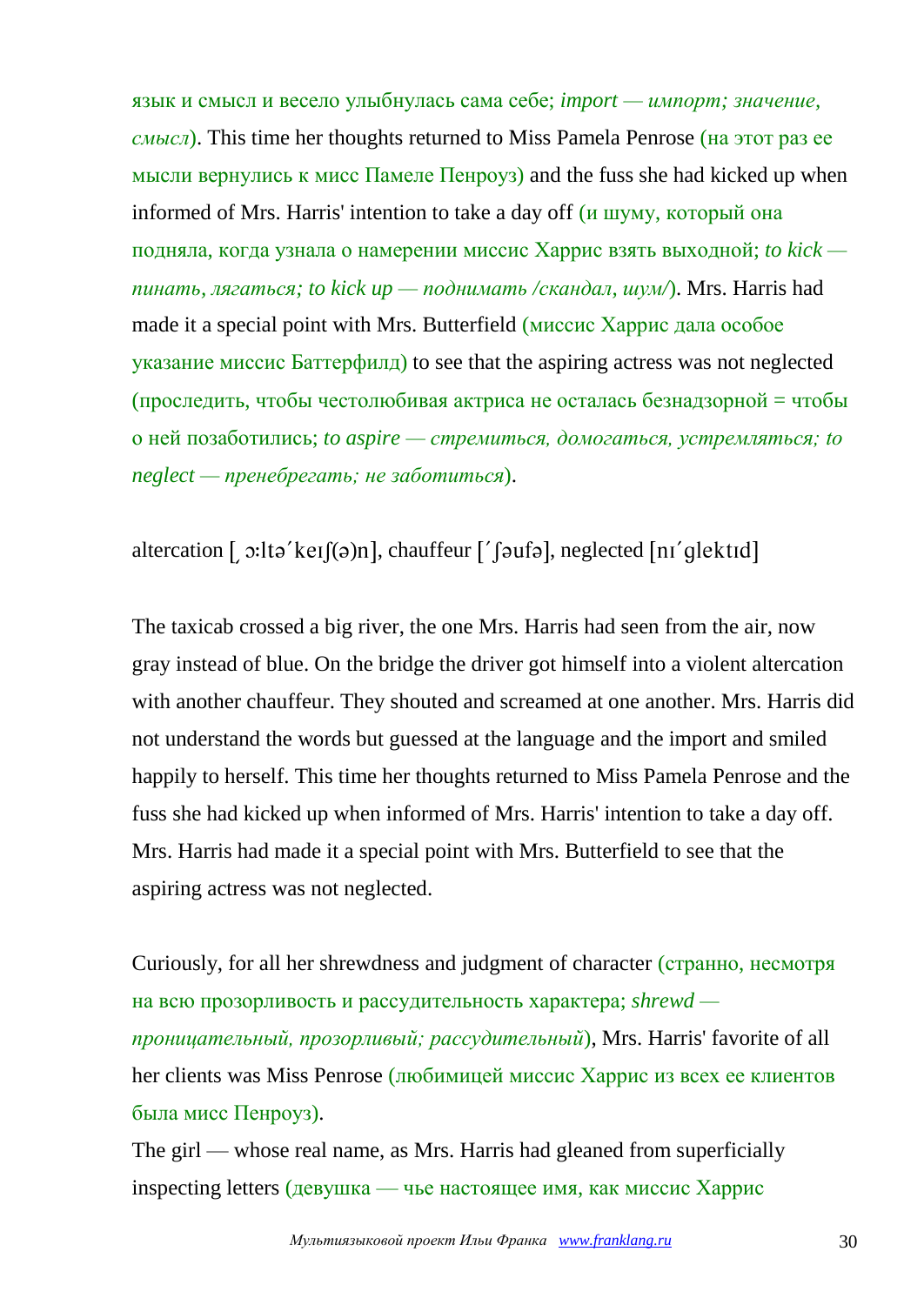выяснила из беглого осмотра писем; *to glean — подбирать колосья /после жатвы/; тщательно подбирать, собирать /факты, сведения; по мелочам,*   $o6p$ ывкам $\prime$ ) that occasionally came so addressed (которые порой приходили адресованные таким образом), was Enid Snite (было Инид Снайт) — lived untidily in a one-story walk-up mews flat (жила неопрятно в квартире в одноэтажном, выходящем на улицу доме — /бывших/ конюшнях, переделанных под жилые помещения), the headquarters for her precarious existence (штаб-квартира для ее шаткого/ненадежного существования).

curiously  $\lceil$  kjuariaslil, shrewdness  $\lceil$  fru:dnisl, occasionally  $\lceil$  a keizn(a)lil

Curiously, for all her shrewdness and judgment of character, Mrs. Harris' favorite of all her clients was Miss Penrose.

The girl — whose real name, as Mrs. Harris had gleaned from superficially inspecting letters that occasionally came so addressed, was Enid Snite — lived untidily in a one-story walk-up mews flat, the headquarters for her precarious existence.

She was a small, smooth blonde (она была невысокой, привлекательной блондинкой: *smooth — гладкий; приятный/привлекательный*) with a tight mouth and curiously static eyes (со сжатыми губами: «ртом» и удивительно неподвижными: «статичными» глазами) that seem fixed greedily upon but one thing — herself (которые, кажется, были алчно прикованы лишь к одному — к ней самой). She had an exquisite figure and clever tiny feet (у нее была изящная фигура и проворные миниатюрные ножки: *clever — умный; проворный*) that never once had tripped upon the corpses she had climbed over on her way up the ladder of success (которые ни разу не споткнулись о трупы, по которым она поднималась/карабкалась на своем пути к успеху: «по лестнице успеха»). There was nothing she would not do to further what she was pleased to call her career (не было ничего, /что/ она бы не сделала, чтобы продвинуть дальше то,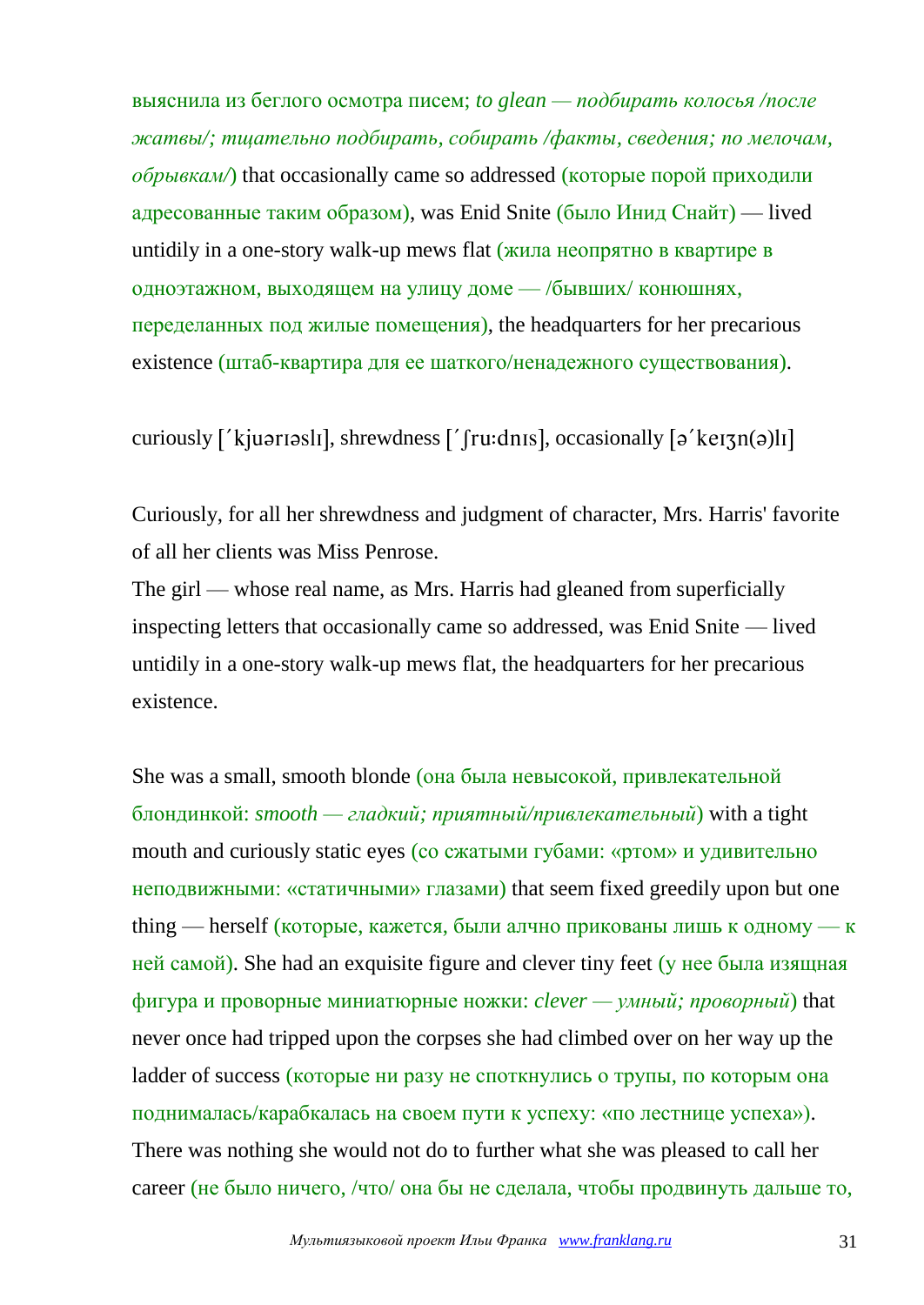что ей нравилось называть своей карьерой; *to further — продвигать; поддерживать, содействовать, способствовать*), which up to that time had included a year or two in the chorus line (которая к тому времени включала год или два /работы/ в хоре), some bit parts in a few pictures (какие-то эпизодические роли в нескольких фильмах) and several appearances on television (и несколько появлений на телевидении). She was mean (она была недоброжелательной), hard (черствой), selfish and ruthless (эгоистичной и беспощадной), and, of course, her manners were abominable as well (и, конечно, ее манеры были также отвратительны).

curiously ['kjuarraslı], exquisite ['ekskwizit], abominable [a'bominabl]

She was a small, smooth blonde with a tight mouth and curiously static eyes that seem fixed greedily upon but one thing — herself. She had an exquisite figure and clever tiny feet that never once had tripped upon the corpses she had climbed over on her way up the ladder of success. There was nothing she would not do to further what she was pleased to call her career, which up to that time had included a year or two in the chorus line, some bit parts in a few pictures and several appearances on television. She was mean, hard, selfish and ruthless, and, of course, her manners were abominable as well.

One would have thought (можно было подумать; *to think*) that Mrs. Harris would have penetrated the false front of this little beast and abandoned her (что миссис Харрис проникнет за обманчивую внешность этой маленькой бестии и оставит/покинет ее), for it was so that when something about a client displeased Mrs. Harris (потому что так бывало, когда что-либо в клиенте вызывало недовольство миссис Харрис) she simply dropped the key through the mailbox and did not return (она просто бросала ключ в почтовый ящик и не возвращалась; *through — через, сквозь*). Like so many of her sisters who did not char for charring's sake alone (как многие ее сестры, которые не занимались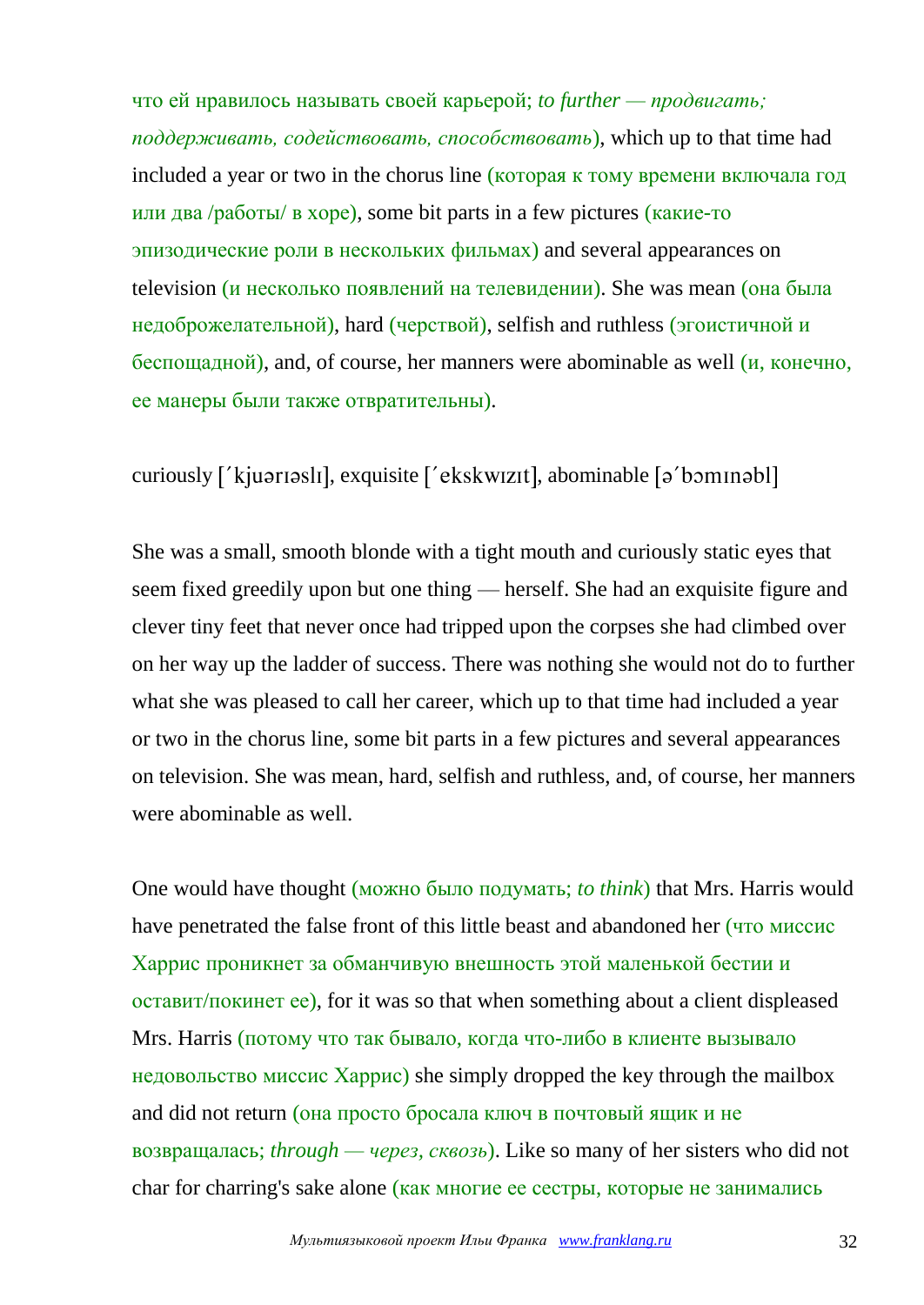поденной работой/уборкой только ради уборки), even though it was her living (даже если это было ее средством к существованию; *living — средства к существованию*), she also brought a certain warmth to it (она также вносила некоторую сердечность в нее; *to bring — приносить; warmth — теплота*). She had to like either the person or the person's home where she worked (ей должен был нравиться либо сам человек, либо дом человека, где она работала).

### penetrate  $\lceil$  'penitreit], through  $\lceil \theta$ ru:], certain  $\lceil \sin \rceil$

One would have thought that Mrs. Harris would have penetrated the false front of this little beast and abandoned her, for it was so that when something about a client displeased Mrs. Harris she simply dropped the key through the mailbox and did not return. Like so many of her sisters who did not char for charring's sake alone, even though it was her living, she also brought a certain warmth to it. She had to like either the person or the person's home where she worked.

But it was just the fact (в действительности: «это было просто фактом») that Mrs. Harris had pierced the front of Miss Snite to a certain extent that made her stick to her (миссис Харрис проникла за внешний вид мисс Снайт в некоторой степени, что привязало ее к ней), for she understood the fierce (потому что она поняла неистовое), wild (необузданное), hungry craving of the girl to be something, to be somebody (страстное желание девушки быть чем-то, быть кем-то; *hungry — голодный; hunger — голод*), to lift herself out of the ruck of everyday struggle (подняться из толчеи ежедневной борьбы; *ruck — куча, груда; кипа; толпа, толчея*) and acquire some of the good things of life for herself (и достичь некоторых благ: «хороших вещей жизни» для себя).

pierce [pɪəs], fierce [fɪəs], acquire [ək'waɪə]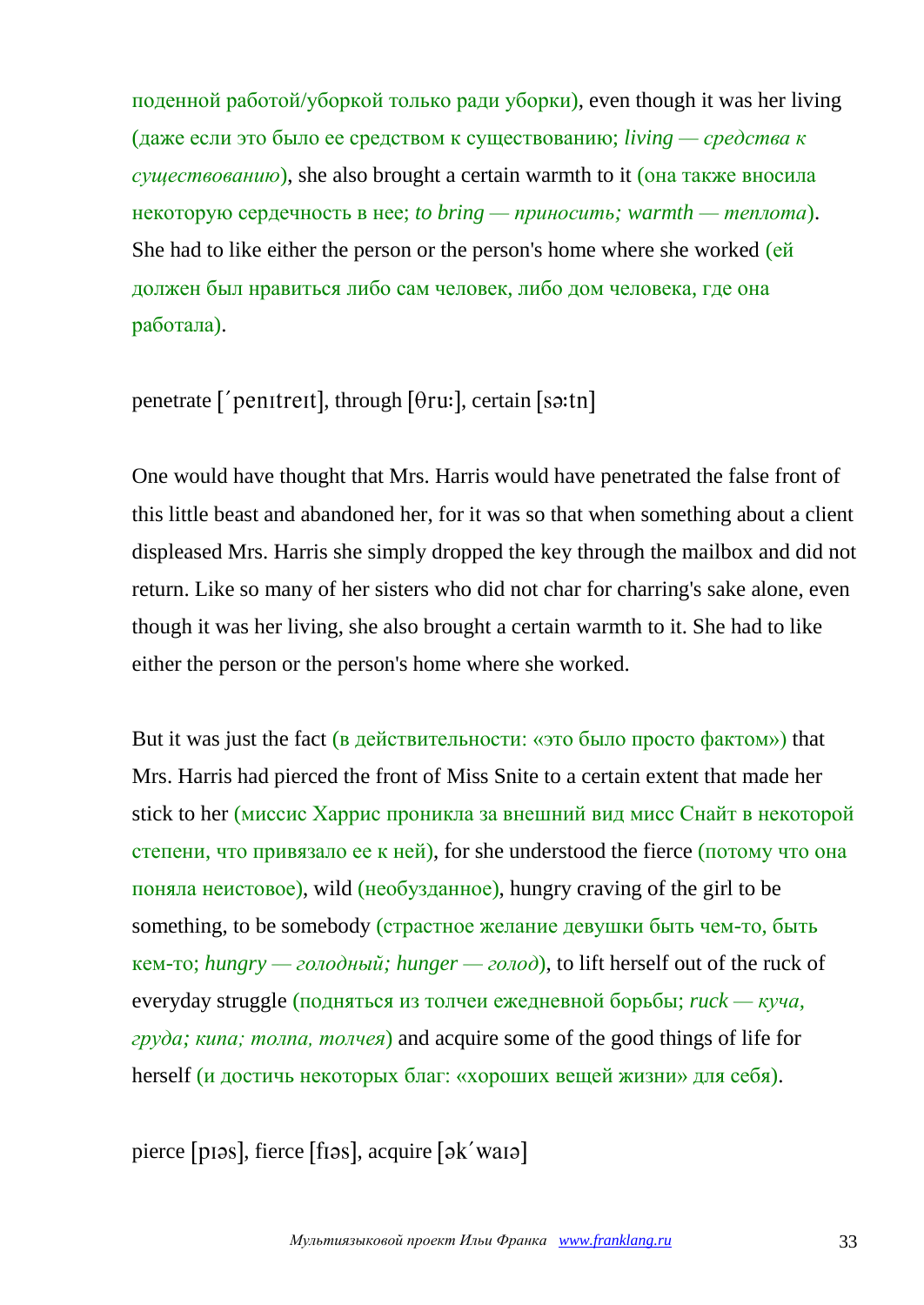But it was just the fact that Mrs. Harris had pierced the front of Miss Snite to a certain extent that made her stick to her, for she understood the fierce, wild, hungry craving of the girl to be something, to be somebody, to lift herself out of the ruck of everyday struggle and acquire some of the good things of life for herself.

Prior to her own extraordinary craving which had brought her to Paris (до того, как ее собственное незаурядное страстное желание привело ее в Париж: *to bring; prior — прежний, бывший; предшествующий; to crave — страстно желать, жаждать*), Mrs. Harris had not experienced this in herself (миссис Харрис не замечала этого в себе) though she understood it very well (хотя понимала это очень хорошо). With her (с ней = в ее случае) it had not been so much the endeavor to make something of herself (это было не столько стремлением сделаться кем-либо: «сделать что-либо из себя») as it had been the battle to survive (как = *сколько* битвой за выживание: «чтобы выжить»), and in that sense these two were not unalike (и в этом смысле обе они были похожи: «эти две не были непохожи»; *alike — одинаковый; подобный, похожий*).

extraordinary [Iks'tro:dnrI], experienced [Iks'piarianst], endeavor [In'deva]

Prior to her own extraordinary craving which had brought her to Paris, Mrs. Harris had not experienced this in herself though she understood it very well. With her it had not been so much the endeavor to make something of herself as it had been the battle to survive, and in that sense these two were not unalike.

When Mrs. Harris' husband had died some twenty years past and left her penniless (когда муж миссис Харрис умер около двадцати лет назад и оставил ее без гроша: «без пенни»; *to leave — оставлять*), she simply had to make a go of things (она просто должна была справиться с положением; *to make a go of it добиться успеха*), her widow's pension being insufficient (/так как/ ее вдовьей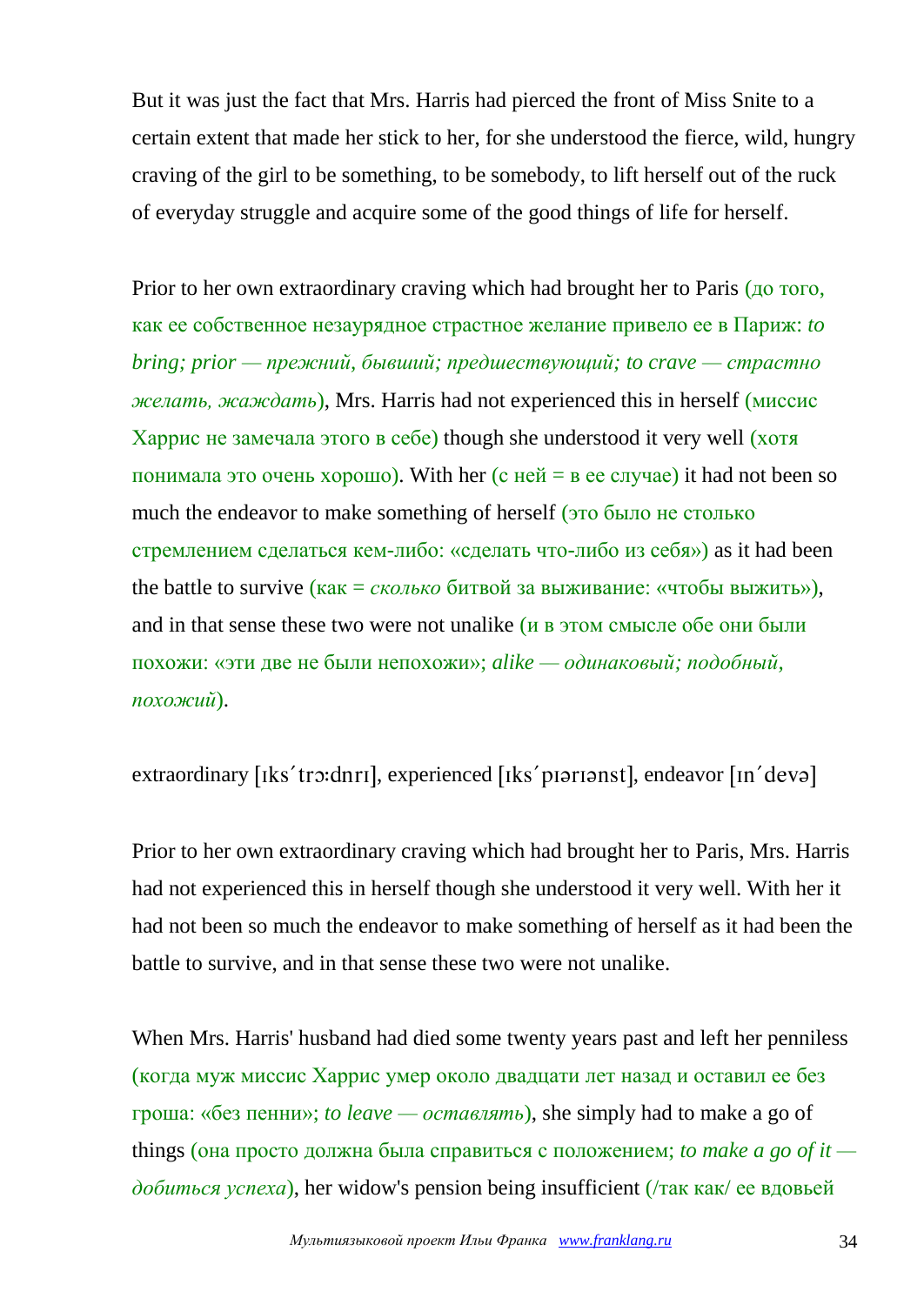#### пенсии было недостаточно; *sufficient — достаточный*).

And then too there was the glamour of the theater (а еще ведь было очарование театра; *glamour — волшебство, чары; чарующая сила*) which surrounded Miss Snite (которое окружало мисс Снайт), or rather Penrose, as Mrs. Harris chose to think of her, and this was irresistible (или, вернее, Пенроуз, как миссис Харрис предпочитала думать о ней, и это было неотразимо; *to resist сопротивляться*).

husband ['hʌzbənd], glamour ['qlæmə], irresistible [[IrI'zIstəbl]]

When Mrs. Harris' husband had died some twenty years past and left her penniless, she simply had to make a go of things, her widow's pension being insufficient. And then too there was the glamour of the theater which surrounded Miss Snite, or rather Penrose, as Mrs. Harris chose to think of her, and this was irresistible.

Mrs. Harris was not impressed by titles (миссис Харрис не впечатляли звания: «не была впечатлена званиями»), wealth (богатство), position (положение), or family (или родство: «семья»), but she was susceptible to the enchantment that enveloped anything or anyone that had to do with the stage (но она была чувствительна/восприимчива к очарованию, которое окружало все или всякого, кто имел дело со сценой), the television (телевидением), or the flicks (или кино).

She had no way of knowing how tenuous and sketchy was Miss Penrose's connection with these (у нее не было возможности знать = *она не представляла*, как незначительна и поверхностна была связь миссис Пенроуз с ними; *tenuous — тонкий; незначительный, слабый, бедный, скудный; sketch — набросок; sketchy — эскизный, контурный; схематичный /дающий общее представление о чем-л./; фрагментарный, отрывочный; обрывочный*), that she was not only a bad little girl but a mediocre actress (что она была не только плохой девчонкой, но и посредственной актрисой).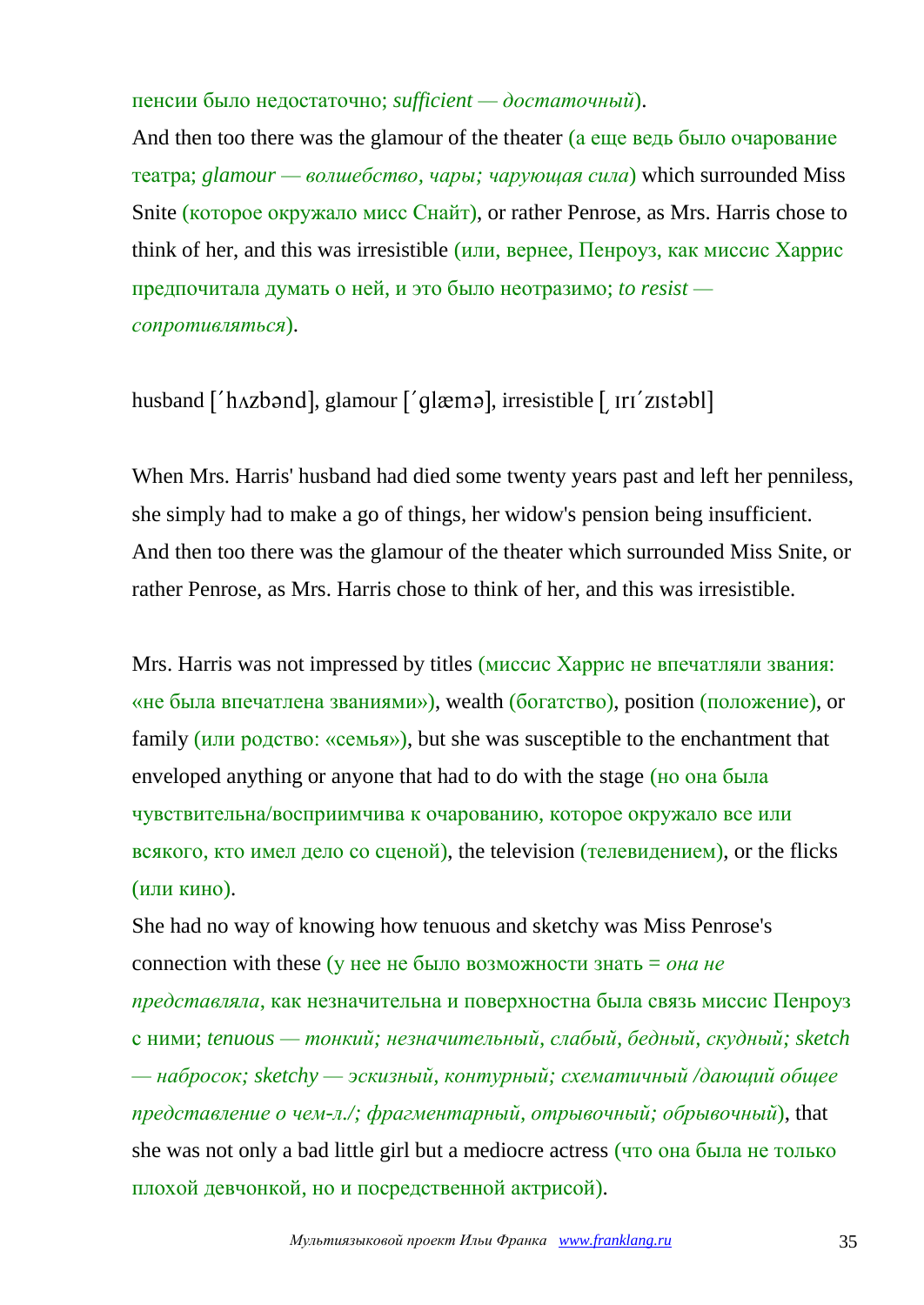susceptible [sə'septəbl], tenuous ['tenjuəs], mediocre ['mi:dɪəukə]

Mrs. Harris was not impressed by titles, wealth, position, or family, but she was susceptible to the enchantment that enveloped anything or anyone that had to do with the stage, the television, or the flicks.

She had no way of knowing how tenuous and sketchy was Miss Penrose's connection with these, that she was not only a bad little girl but a mediocre actress.

It was sufficient for Mrs. Harris that from time to time (для миссис Харрис было достаточно /того/, что время от времени) her voice was heard on the wireless (ее голос слышался из радиоприемника; *wire — проволока; wireless беспроводный, беспроволочный; радио; радиоприемник*) or she would pass across the television screen (или она пересекала экран телевизора) wearing an apron and carrying a tray (в переднике и с подносом; *to wear — носить /одежду/, иметь надетым; to carry — нести*). Mrs. Harris respected the lone battle the girl was waging (миссис Харрис уважала одинокую битву, /которую/ эта девушка вела; *to wage — проводить /кампанию/, вести /войну/; бороться /за что-л./*), humored her (потакала ей), cosseted her (баловала ее), and took from her what she would not from anyone else (и терпела: «брала» от нее /то/, что не /потерпела бы/ ни от кого другого).

It was sufficient for Mrs. Harris that from time to time her voice was heard on the wireless or she would pass across the television screen wearing an apron and carrying a tray. Mrs. Harris respected the lone battle the girl was waging, humored her, cosseted her, and took from her what she would not from anyone else.

The taxicab entered a broad street (такси въехало на широкую улицу) lined with beautiful buildings (обрамленную красивыми зданиями), but Mrs. Harris had no eye or time for architecture (но миссис Харрис не была знатоком архитектуры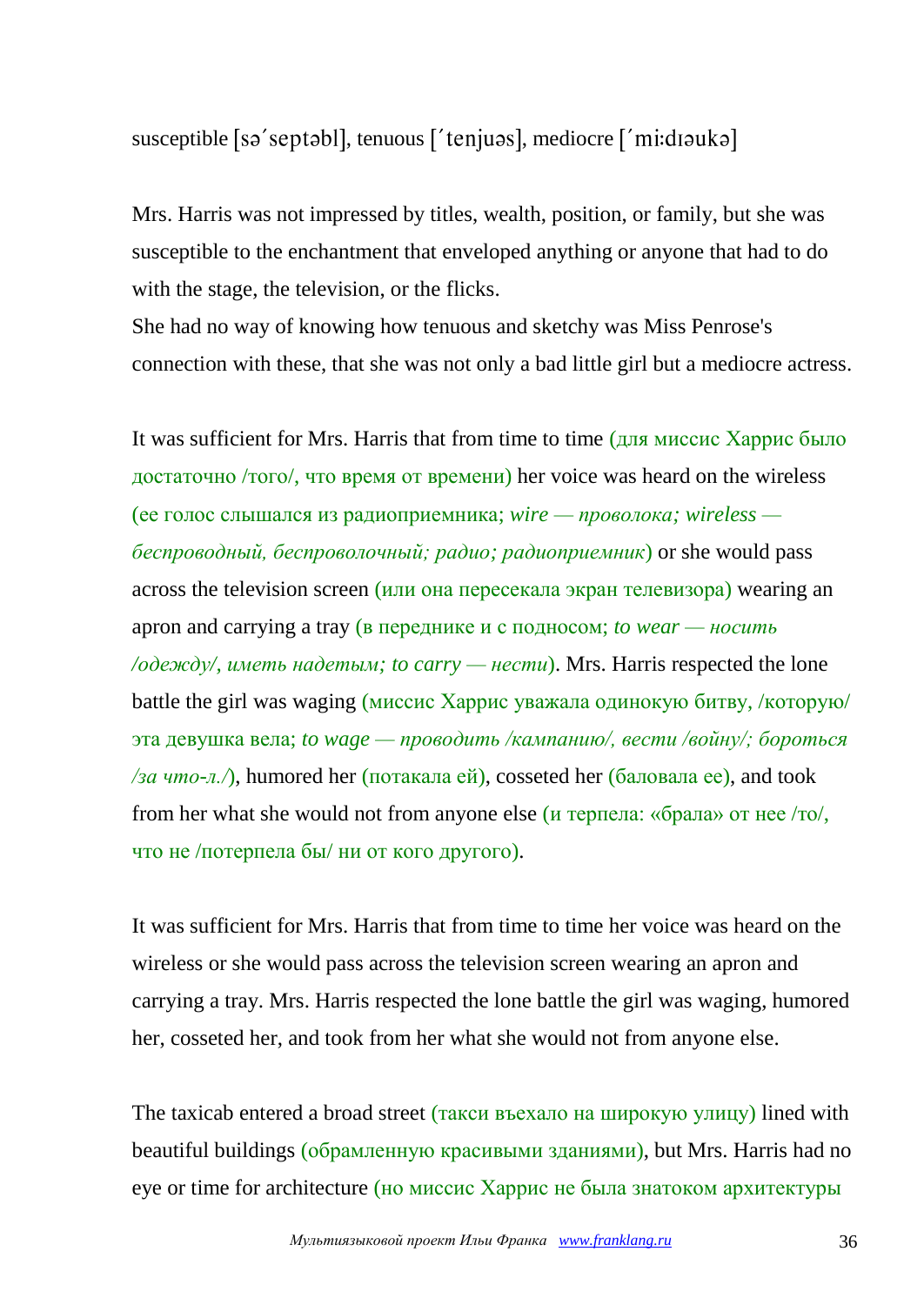или не имела /на это/ времени: «не имела глаза или времени для архитектуры»).

" 'Ow far is it (это далеко: «как = *насколько* это далеко»)?" she shouted at the cab driver (она крикнула шоферу), who replied (который ответил), not slowing down one whit (не сбавляя скорость ни на йоту; *whit — йота, капелька*), by taking both hands off the steering wheel (оторвав обе руки от рулевого колеса; *to steer — править рулем, управлять /автомобилем и т. п./; вести /судно/*), waving his arms in the air (размахивая своими руками в воздухе; *to wave*), turning around and shouting back at her (развернувшись назад и крича  $e\ddot{u}$ ). Mrs. Harris, of course, understood not a word (миссис Харрис, конечно, не поняла ни слова), but his smile beneath a walrus mustache was engaging and friendly enough (но его улыбка под свисающими усами «как у моржа» была довольно обаятельной и дружелюбной; *to engage — привлекать, увлекать, занимать, заинтересовывать*), and so she settled back to endure the ride (*и поэтому она* снова уселась, чтобы вытерпеть/пережить поездку; *to endure — подвергаться /чему-л./; выдерживать испытание временем; длиться; продолжаться, тянуться; терпеть, сносить*) until she should reach the so-long-coveted destination (до тех пор, /пока/ она не достигнет долгожданной цели; *to covet жаждать, домогаться, сильно желать*). She reflected upon the strange series of events (она размышляла о странной цепи событий) that led to her being there (которые привели ее сюда; *to lead — вести*).

walrus ['wo:lrəs], mustache  ${\rm [mas'taf]}$ , endure  ${\rm [In'duə]}$ , covet ['k avit]

The taxicab entered a broad street lined with beautiful buildings, but Mrs. Harris had no eye or time for architecture.

" 'Ow far is it?" she shouted at the cab driver, who replied, not slowing down one whit, by taking both hands off the steering wheel, waving his arms in the air, turning around and shouting back at her. Mrs. Harris, of course, understood not a word, but his smile beneath a walrus mustache was engaging and friendly enough,